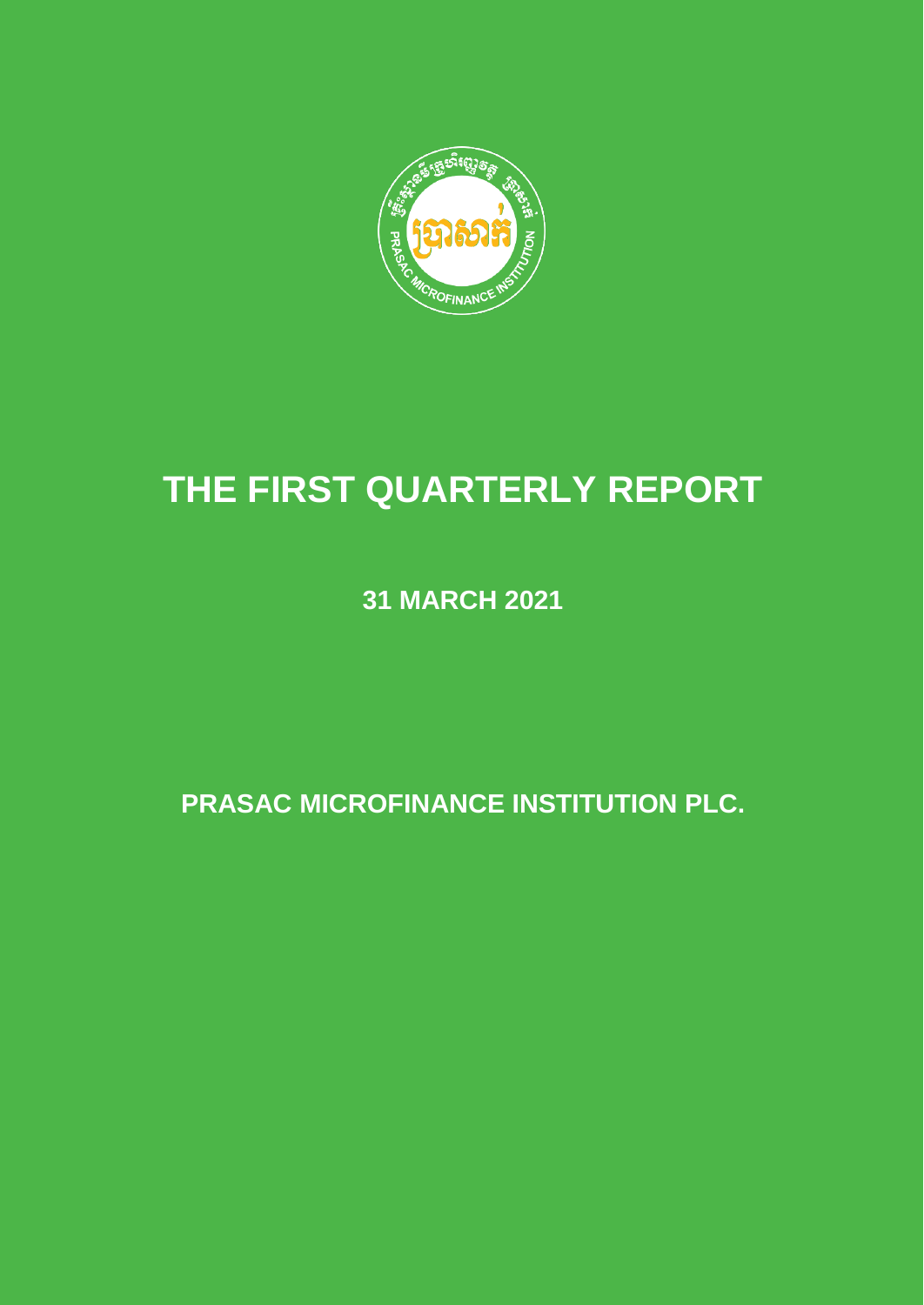### <span id="page-1-0"></span>**FINANCIAL HIGHLIGHT**

 $\overline{\phantom{a}}$ 

| <b>Financial Position (in Million Riels)</b>                        | <b>March</b><br>2021     | <b>December</b><br>2020  | <b>December</b><br>2019  |
|---------------------------------------------------------------------|--------------------------|--------------------------|--------------------------|
| <b>Total Assets</b>                                                 | 15, 153, 425             | 14,628,041               | 12,626,514               |
| <b>Total Liabilities</b>                                            | 12,909,250               | 12,529,341               | 10,955,727               |
| <b>Total Shareholders' Equity</b>                                   | 2,244,175                | 2,098,700                | 1,670,787                |
| <b>Profit/(Loss) (in Million Riels)</b>                             | <b>Quarter 1</b><br>2021 | <b>Quarter 1</b><br>2020 | <b>Quarter 1</b><br>2019 |
| <b>Total Revenues</b>                                               | 506,875                  | 447,438                  | 354,582                  |
| Profit/(Loss) Before Tax                                            | 181,630                  | 124,542                  | 108,486                  |
| Profit/(Loss) After Tax                                             | 145,978                  | 99,496                   | 86,603                   |
| <b>Total Comprehensive Income</b>                                   | 145,475                  | 97,593                   | 85,878                   |
| <b>Financial Ratios</b><br>(for Banking and Financial Institutions) | <b>March</b><br>2021     | <b>December</b><br>2020  | <b>December</b><br>2019  |
| <b>Solvency Ratio</b>                                               | 17.77%                   | 18.91%                   | 20.23%                   |
| Debt to Equity Ratio                                                | 575.23%                  | 597.00%                  | 655.72%                  |
| <b>Liquidity Coverage Ratio</b>                                     | 188.46%                  | 232.78%                  | 172.94%                  |
| Non-Performing Loans Ratio                                          | 1.38%                    | 1.37%                    | 0.31%                    |
| Deposit to Loan Ratio                                               | 68.50%                   | 69.74%                   | 73.59%                   |
| <b>Financial Ratios</b><br>(for Banking and Financial Institutions) | <b>Quarter 1</b><br>2021 | <b>Quarter 1</b><br>2020 | <b>Quarter 1</b><br>2019 |
| Return on Average Assets (1)                                        | 0.98%                    | 0.73%                    | 0.69%                    |
| Return on Average Equity (1)                                        | 6.72%                    | 5.28%                    | 5.97%                    |
| Interest Coverage Ratio                                             | 189.11%                  | 163.32%                  | 172.35%                  |
| Earnings per Share (For equity listed<br>entity)                    | N/A                      | N/A                      | N/A                      |
| Dividend per Share (For equity listed<br>entity)                    | N/A                      | N/A                      | N/A                      |
| Other Important Ratios (If any)                                     | N/A                      | N/A                      | N/A                      |

 $(1)$  The ratios were calculated by using net profit for the three-month period from 01 January to 31 March 2021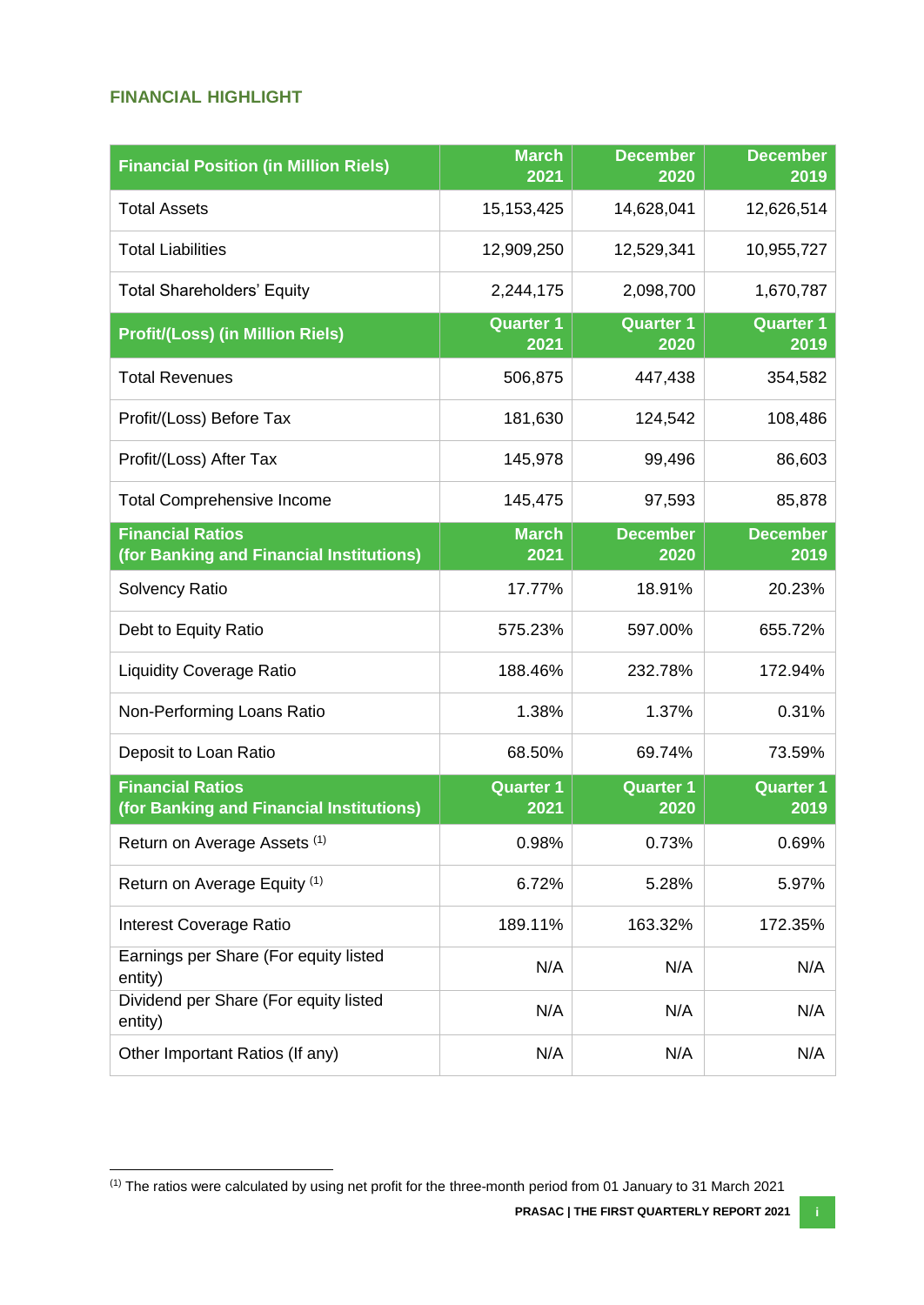<span id="page-2-0"></span>









<span id="page-2-1"></span>

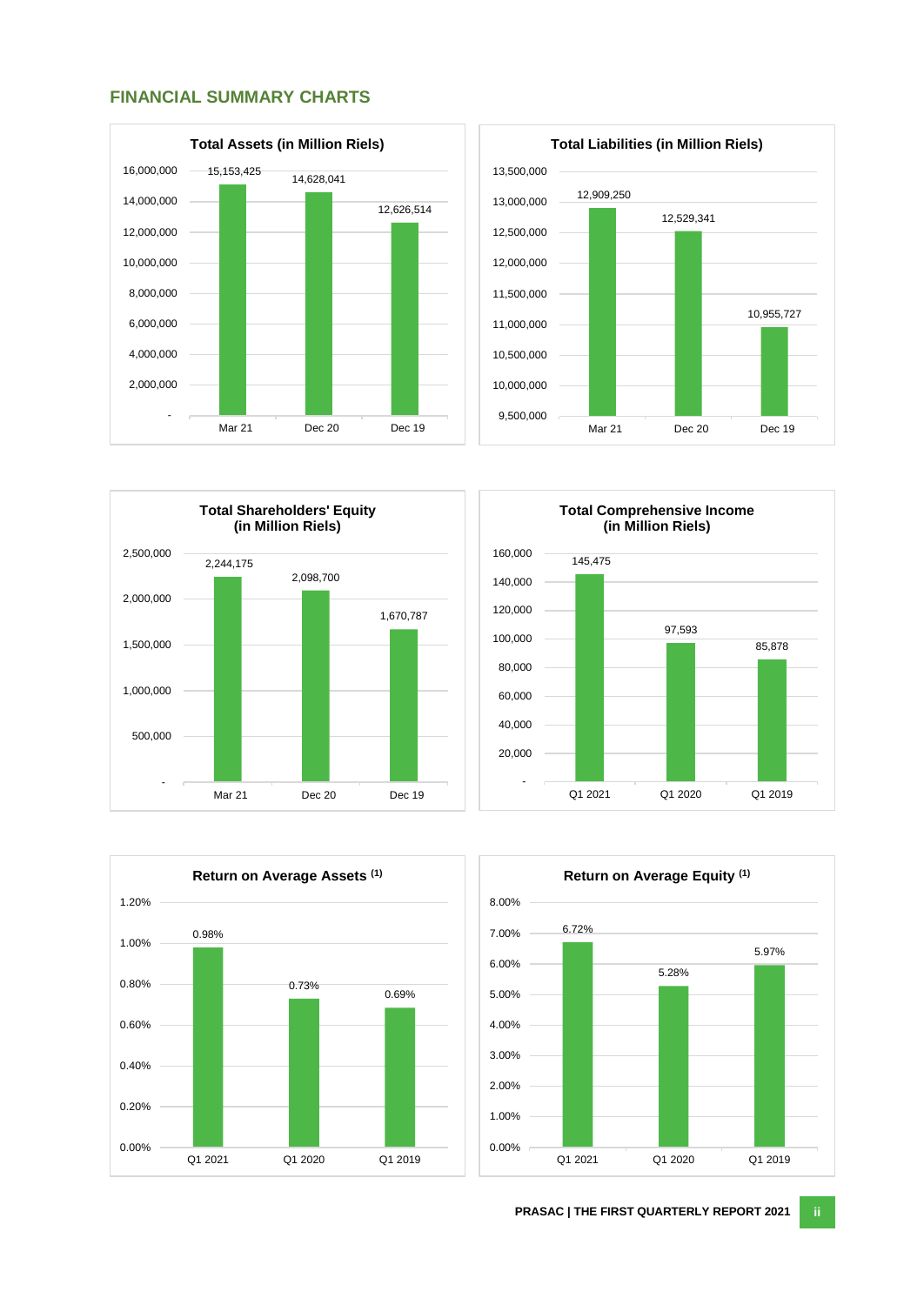# **BOARD OF DIRECTORS**



Mr. Kwi Sang JUN Chairman



Mr. Ishara C. Nanayakkara Director



Mr. Minki Brian HONG Director



Mr. Sim Senacheert Director



Mr. Ji Kyu JANG Director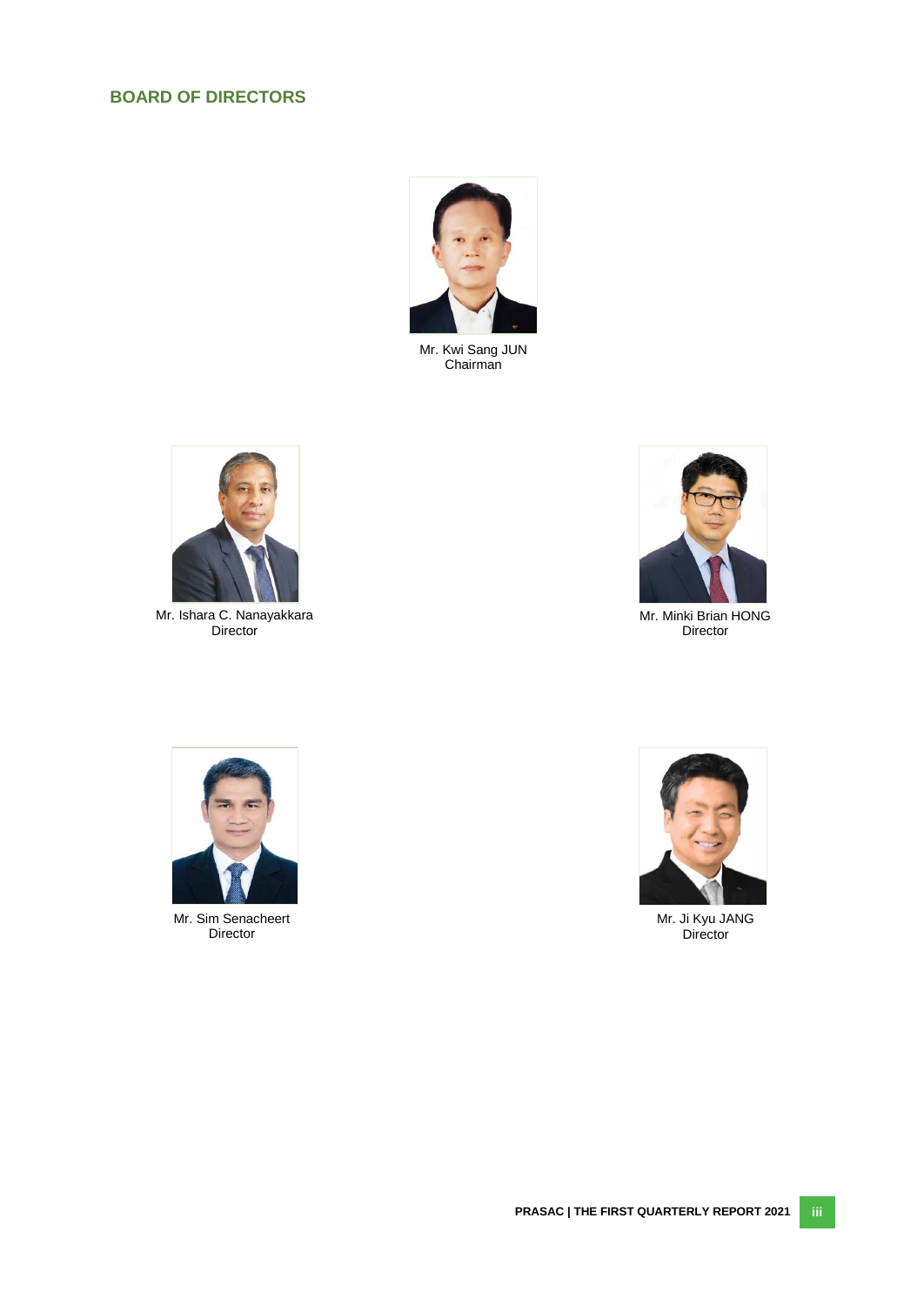#### <span id="page-4-0"></span>**MESSAGE FROM CHAIRMAN**

It is our pleasure to present you with the financial performance of PRASAC Microfinance Institution Plc. in the first quarter of 2021 following the requirements of the Securities and Exchange Regulator of Cambodia (SERC).

Cambodia's growth model characterized by a narrow export base with a high degree of concentration of products and markets exhibited weaknesses years before the pandemic hit. While the country has a well-established, labor intensive and export-oriented garment industry, the manufacturing sector has remained largely engaged in the "cut-make-trim" process, the lowest value-added section of the entire value chain, for decades. The external competitiveness has gradually eroded, partly caused by rapidly rising wages made worse by a dollarized economy and exacerbated by challenges in doing business and investment climate reforms.

Due to uncertain global outlook remains a key challenge to Cambodia's recovery. Delays in global vaccine distribution could lead to persistence of the pandemic, while recurrence of community outbreaks will trigger more lockdowns. In this regard, risks include decline in tourist arrivals, slowdown in foreign investments and remittances, and a public health crisis. High credit growth in the banking sector remains a key risk to Cambodia's financial stability. More than half of households continued to experience income losses in December 2020 due to the COVID-19 pandemic though there are signs of recovery. In addition, the proportion of households negatively affected by the COVID-19 outbreak are much higher than those currently supported by the government's assistance program.

The Cambodia Government efforts to contain the impacts of the pandemic continue with emergence of new local outbreak. The COVID-19 vaccination program has also begun. The economy is now adjusting to cope with impacts of the pandemic. The Cambodia economy outlook is projected to recover and grow modestly, expanding at 4 percent in 2021, after contracting by 3.1 percent in 2020. The Cambodia Government is taking steps to attract further investment and promote trade by planning to introduce a new investment law in the second half of 2021, boosted by the recently signed Cambodia-China FTA and RCEP. Under Cambodia's economic recovery plan, efforts are under-way to boost competitiveness through investment climate reforms and leveraging of digital technologies. Efforts have also been made to support small and medium-sized enterprises through the newly established SME Bank of Cambodia, and to support innovative businesses through the Entrepreneurship Development Fund. The Government continues to pursue countercyclical fiscal policy including expanding the social protection program, while boosting public investment financed in large part by government savings. Real estate and mortgage sector shows sign of pick up. While the recovery of construction and real estate activity is a good sign, it is imperative to continue to closely monitor vulnerabilities arising from the prolonged increase of credit provided to the sector. Cambodia's fiscal position is expected to remain stable due to relatively large government savings. But further extension of the social assistance scheme beyond the currently planned timeframe would put significant pressure on the budget.

Despite this time of uncertainty, PRASAC continued to grow in all key areas, including the total assets, deposits and loans, profit as well as financial technology. We managed to smoothly carry out the ownership transfer transition and successfully listed PRASAC Corporate Bond on the Cambodia Securities Exchange (CSX). The first bond issuance of PRASAC marks the single largest funds raising in the history of Cambodia's Stock Exchange market. PRASAC was able to raise additional funds of 127.2 billion riel (USD 31.18 million) through the corporate bond issuance for the public offering on the Cambodia Securities Exchange (CSX).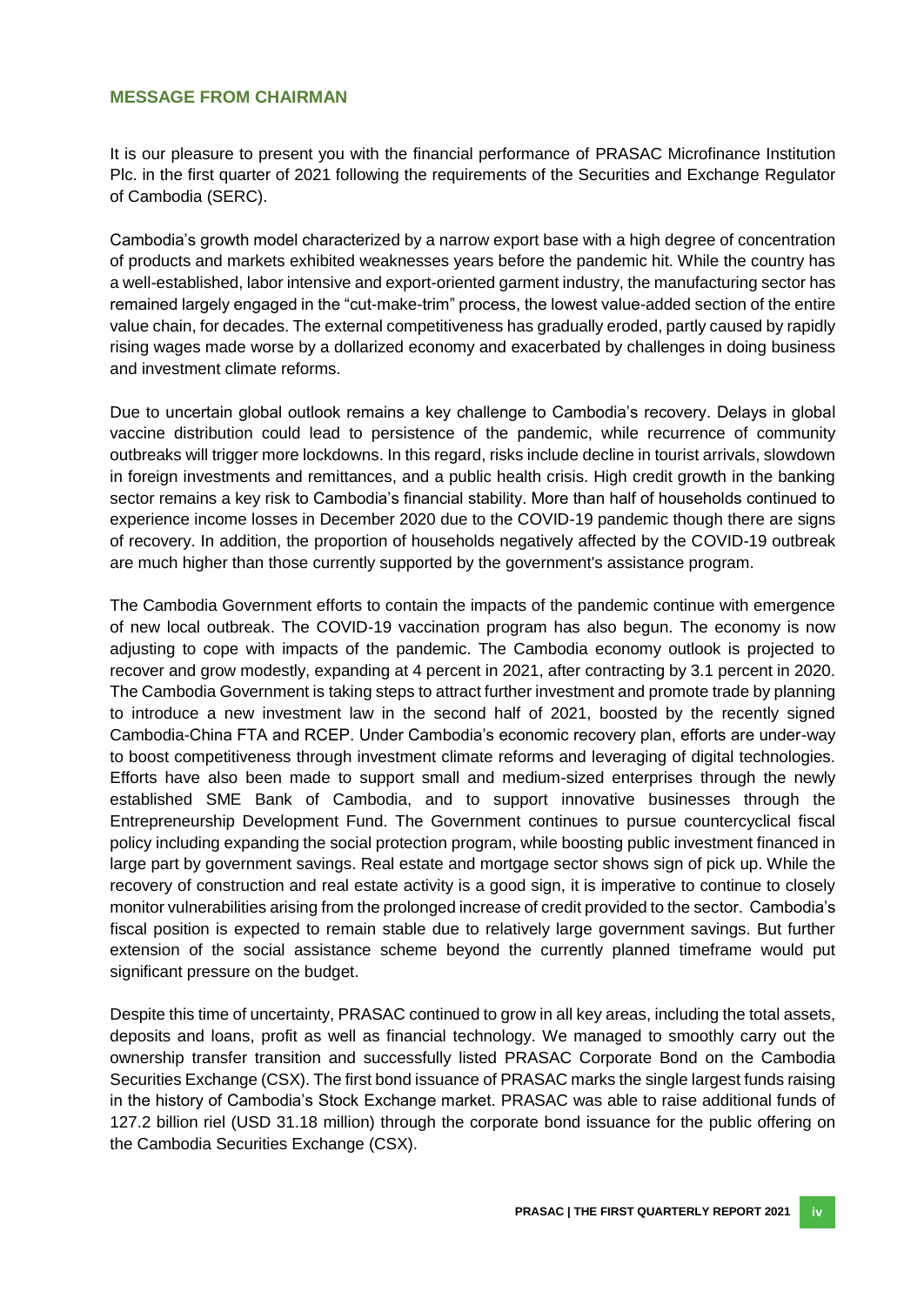Although we are facing big challenges and experiences on global economy crises, we have delivered strong operation and financial performance and consistent long-term shareholders interest. We have learned a lot from the challenges of the past several years that made PRASAC becomes a strong and stable institution for more than 25 years of sustainable growth. As results of the end of quarter I of 2021, the total assets were USD 3,746 million, growing 14.96% compared to same quarter of 2020. The deposit balance increased to USD 2,205 million, and the gross loan portfolio amounted up to USD 3,220 million. The shareholder's equity also grew and reached USD 555 million in the reported period.

Although 2020 and Quarter I of 2021 are an unprecedented challenging year, the Board and shareholders have confidence that PRASAC's leadership, strategy and people will enable PRASAC to continue its high level of performance for all stakeholders. In next two year, PRASAC doesn't have any plan to make additional raising funds or IPO from CSX yet.

On behalf of the Board of Directors, I wish to thank PRASAC's management and staff for their hard work, dynamism and strong dedication to grow the business along with customer's growth in harmony. I also wish to thank the Board of Directors, shareholders, customers, the Royal Government of Cambodia and especially the National Bank of Cambodia (NBC), Securities and Exchange Regulator of Cambodia (SERC) and Cambodia Securities Exchange (CSX) for their continuous support and advice.

13 May 2021



**Kwi Sang JUN** Chairman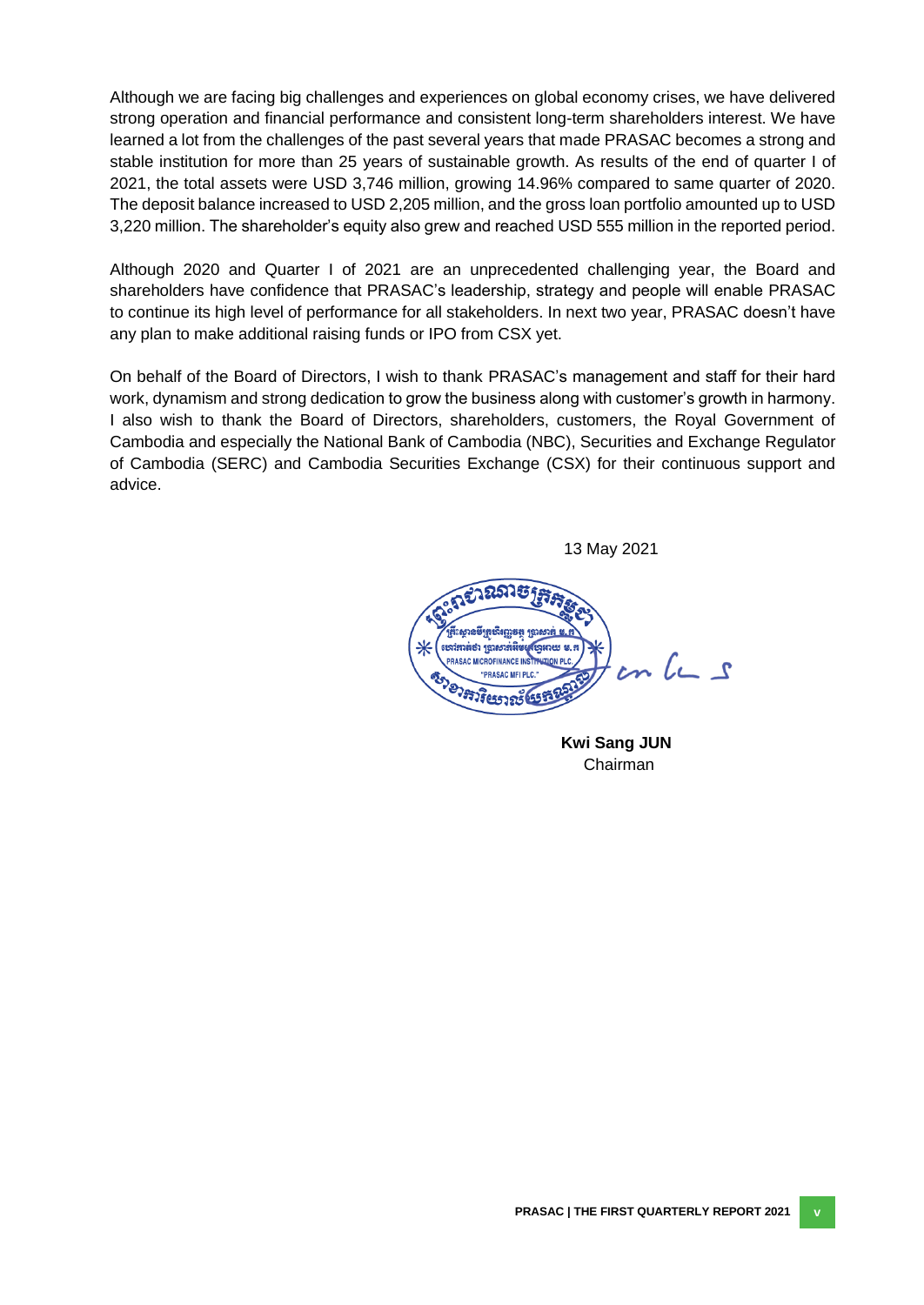# **CONTENTS**

| Α.        |                                                                          |  |
|-----------|--------------------------------------------------------------------------|--|
| <b>B.</b> |                                                                          |  |
| C.        |                                                                          |  |
|           |                                                                          |  |
| Α.        | Business Operation Performance Including Business Segments Information 3 |  |
| <b>B.</b> |                                                                          |  |
|           |                                                                          |  |
|           |                                                                          |  |
| А.        |                                                                          |  |
| B.        |                                                                          |  |
| C.        |                                                                          |  |
| D.        |                                                                          |  |
| Ε.        |                                                                          |  |
| F.        |                                                                          |  |
|           |                                                                          |  |
|           |                                                                          |  |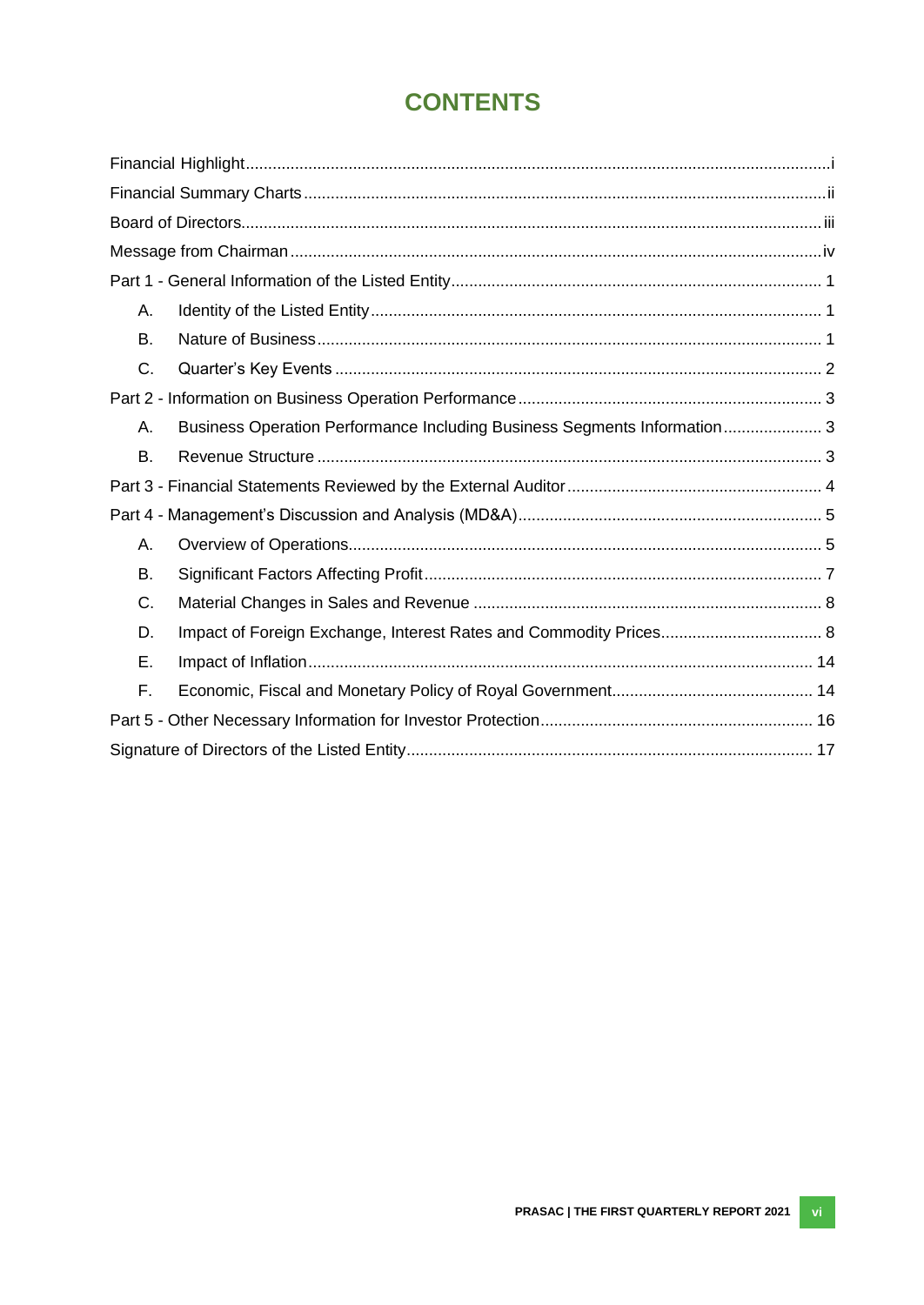# <span id="page-7-0"></span>**A. IDENTITY OF THE LISTED ENTITY**

| Entity name in Khmer                                      | គ្រឹះស្ថានមីក្រូហិរញ្ញវត្ថុប្រាសាក់ ម.ក                                                       |  |  |  |
|-----------------------------------------------------------|-----------------------------------------------------------------------------------------------|--|--|--|
| In Latin                                                  | <b>PRASAC Microfinance Institution Plc.</b>                                                   |  |  |  |
| Standard code                                             | KH2000131A42                                                                                  |  |  |  |
| Address                                                   | Building № 212, Street 271, Sangkat Tuol Tumpung 2,<br>Khan Chamkarmon, Phnom Penh, Cambodia. |  |  |  |
| Phone number                                              | +855 23 999 911 / +855 86 999 911                                                             |  |  |  |
| Fax                                                       | +855 23 216 362                                                                               |  |  |  |
| Website                                                   | www.prasac.com.kh                                                                             |  |  |  |
| Email                                                     | info@prasac.com.kh                                                                            |  |  |  |
| Company registration number                               | 00001157<br>Date: 11 September 2011                                                           |  |  |  |
| License number                                            | M.F 10<br>Issued by: National Bank of Cambodia<br>Date: 19 October 2012                       |  |  |  |
| Disclosure document registration number<br>issued by SERC | 067/20SECC/SSR<br>Date: 30 March 2020                                                         |  |  |  |
| Representative of the listed entity                       | Mr. Sim Senacheert                                                                            |  |  |  |

#### <span id="page-7-1"></span>**B. NATURE OF BUSINESS**

PRASAC has a microfinance deposit taking license from the National Bank of Cambodia (NBC), and has operated for more than 25 years in the microfinance and banking industry in Cambodia. PRASAC is currently the largest microfinance institution in terms of assets, loan portfolio, loan quality, net profit, customer deposits and ranks among the top five commercial banks in Cambodia.

PRASAC is dedicated to offering full-fledged financial services namely loans, deposits, PPWSA bill payment, EDC bill payment, PPSWMA bill payment, tuition fee payment, phone top-up from all telecom companies, interbank fund transfer between member banks and FI of Bakong and Retail Pay system, Inter-branch fund transfer, cash-by-code, foreign exchange, Cambodian Shared Switch (CSS) or use PRASAC's ATM card to withdraw cash from member banks and FI of CSS, fast payment, payroll, automated teller machine (ATM), cash deposit machine (CDM), mobile banking, internet banking, POS, bank confirmation, standing instruction and other services to target clients.

As a market leader with total assets of USD 3,746 million as of 31 March 2021, PRASAC operates the second largest branch network, with 182 branches in Cambodia. PRASAC has strong financial operations, customer care, and a modern, transparent and dynamic core banking system for serving the needs of customers and the public.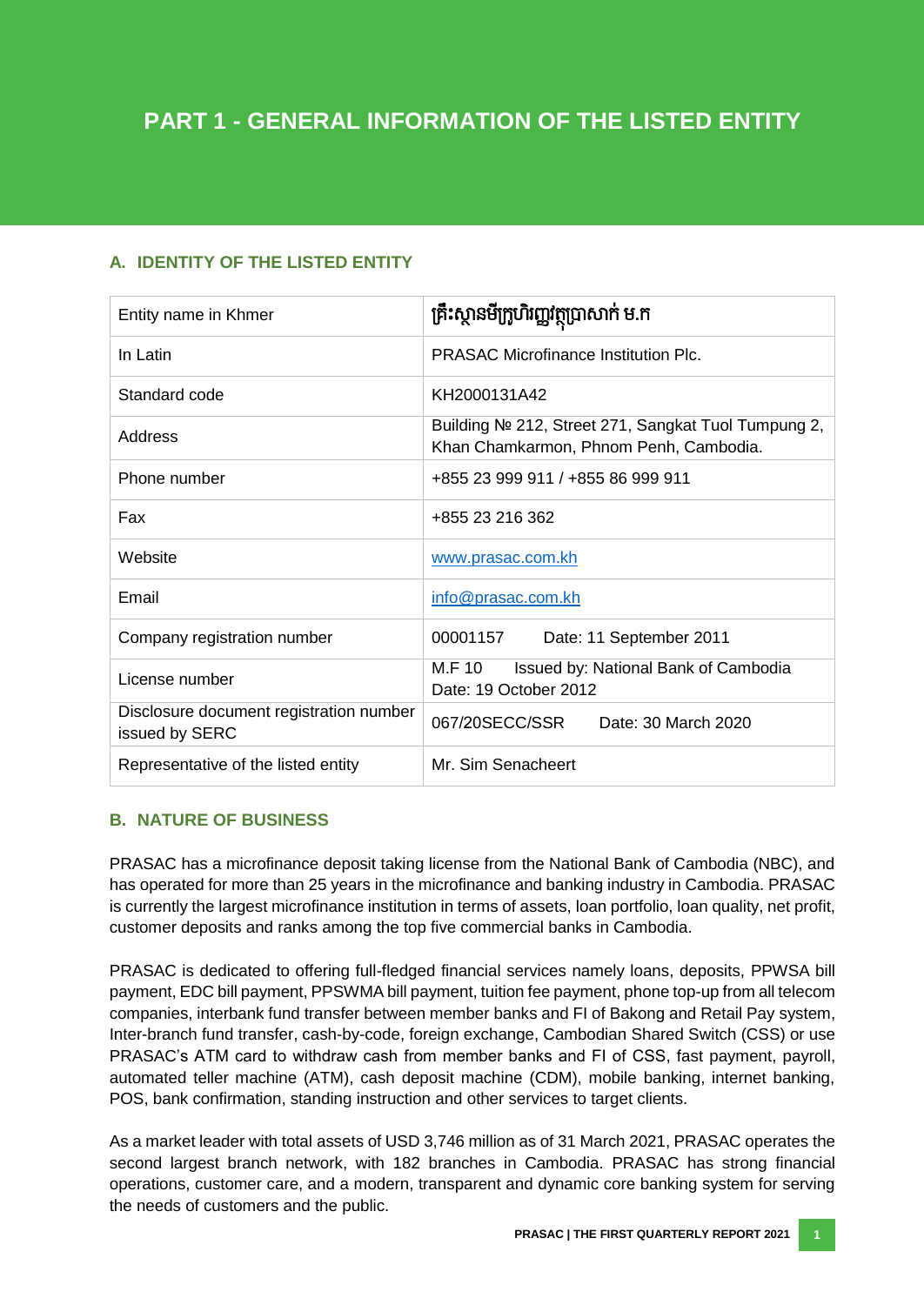### <span id="page-8-0"></span>**C. QUARTER'S KEY EVENTS**

- During Q1 2021, PRASAC has entered in to 3 borrowing agreements for 3 years tenor totaling of USD 60.50 million with local bank lenders and oversea lenders of USD 33 million and USD 27.50 million respectively to support its lending activities.
- PRASAC teamed up with Phnom Penh Solid Waste Management Authority (PPSWMA) to offer convenient waste collection bill payment service.
- PRASAC launched bill payment service of EDC of Svay Rieng, Krong Bavet, Chiphou, and Kampong Rou district via PRASAC Mobile Banking and PRASAC Internet Banking in a fast and convenient manner anywhere and anytime and there is no fee charge.
- PRASAC launched Metfone PINless top-up service via PRASAC Mobile Banking and ATM easily at anytime and anywhere without fee charge.
- PRASAC sponsored Kindle e-books and backpacks for student champions in the 5th National Reading Day held virtually under the theme, "Reading amid Covid-19 Pandemic".
- PRASAC received a certificate of appreciation sealed by **Samdech Akka Moha Sena Padei Techo Hun Sen**, Prime Minister of Cambodia, for its commitment of tax obligation to the state and being named the 2<sup>nd</sup> largest taxpayer in Cambodia for 2020.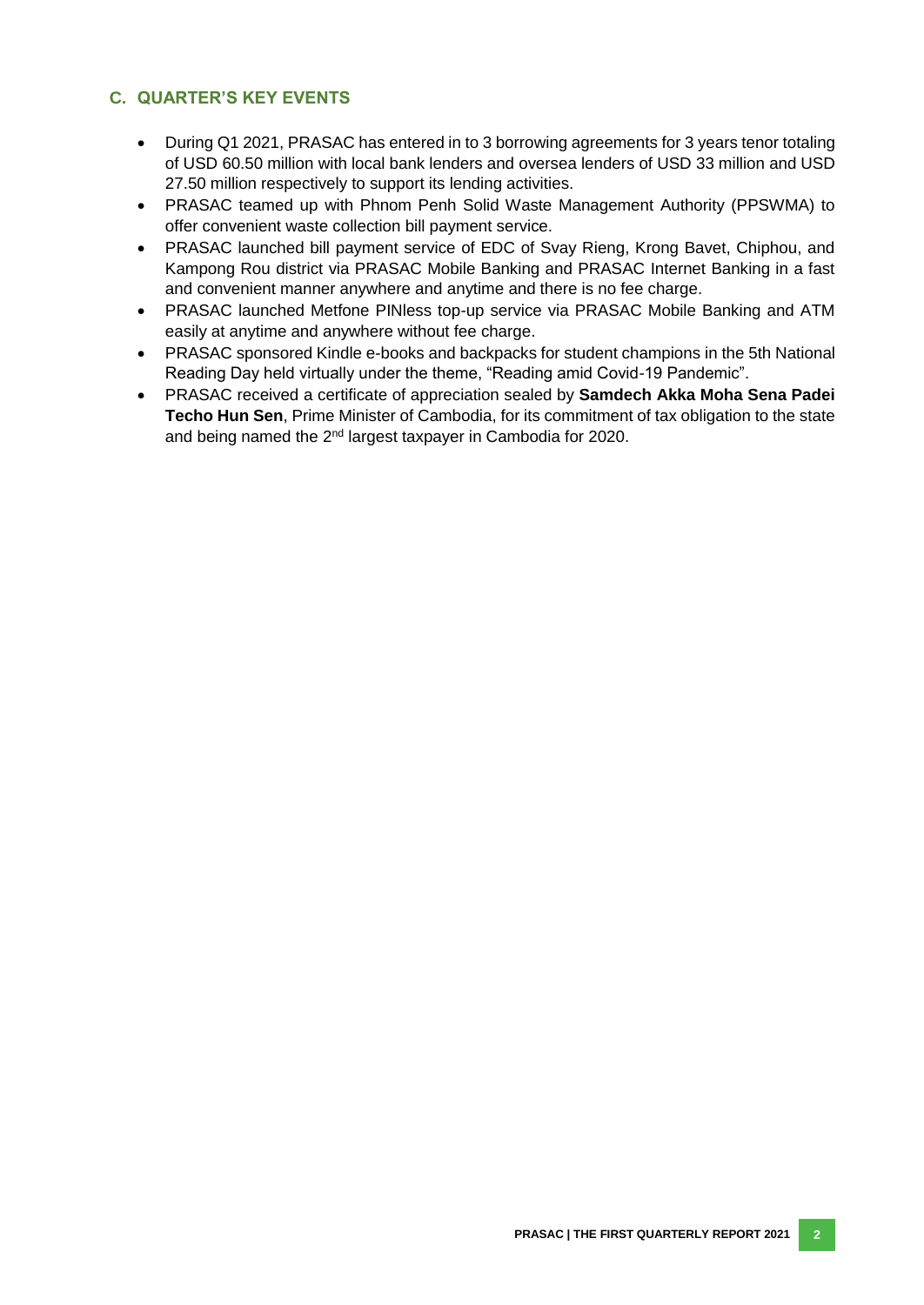# **PART 2 - INFORMATION ON BUSINESS OPERATION PERFORMANCE**

# <span id="page-9-0"></span>**A. BUSINESS OPERATION PERFORMANCE INCLUDING BUSINESS SEGMENTS INFORMATION**

| <b>Key Achievement</b>                        | <b>March</b><br>2021 | <b>December</b><br>2020 | <b>December</b><br>2019 |
|-----------------------------------------------|----------------------|-------------------------|-------------------------|
| Loan                                          |                      |                         |                         |
| <b>Number of Borrowers</b>                    | 447,999              | 442,833                 | 417,044                 |
| Total Gross Loans (in Million Riels)          | 13,023,628           | 12,249,042              | 10,164,918              |
| <b>Deposit</b>                                |                      |                         |                         |
| <b>Number of Depositors</b>                   | 638,746              | 627,188                 | 600,204                 |
| Total Deposit (in Million Riels)              | 8,920,855            | 8,542,691               | 7,480,682               |
| <b>Others</b>                                 |                      |                         |                         |
| <b>Operating Branches</b>                     | 182                  | 182                     | 180                     |
| <b>Number of Staffs</b>                       | 8,904                | 9,042                   | 9,091                   |
| Number of POS Terminals                       | 505                  | 514                     | 509                     |
| Number of ATMs                                | 142                  | 141                     | 135                     |
| Number of Active ATM Cards                    | 55,575               | 56,060                  | 57,834                  |
| Number of Active Mobile & Internet<br>Banking | 23,556               | 21,213                  | 15,431                  |

# <span id="page-9-1"></span>**B. REVENUE STRUCTURE**

|     |                                    | <b>Quarter 1</b><br>2021                      |        | <b>Quarter 1</b><br>2020                      |        | <b>Quarter 1</b><br>2019                      |        |
|-----|------------------------------------|-----------------------------------------------|--------|-----------------------------------------------|--------|-----------------------------------------------|--------|
| No. | <b>Source of</b><br><b>Revenue</b> | <b>Amount</b><br>(in Million<br><b>Riel</b> ) | (%)    | <b>Amount</b><br>(in Million<br><b>Riel</b> ) | (%)    | <b>Amount</b><br>(in Million<br><b>Riel</b> ) | (%)    |
| 1   | Interest Income                    | 482,284                                       | 95.15% | 423,385                                       | 94.62% | 337,731                                       | 95.25% |
| 2   | Fees and<br>commission<br>income   | 8,824                                         | 1.74%  | 7,921                                         | 1.77%  | 946                                           | 0.27%  |
| 3   | Other Income                       | 15,767                                        | 3.11%  | 16,132                                        | 3.61%  | 15,905                                        | 4.49%  |
|     | <b>Total Revenue</b>               | 506,875                                       | 100%   | 447,438                                       | 100%   | 354,582                                       | 100%   |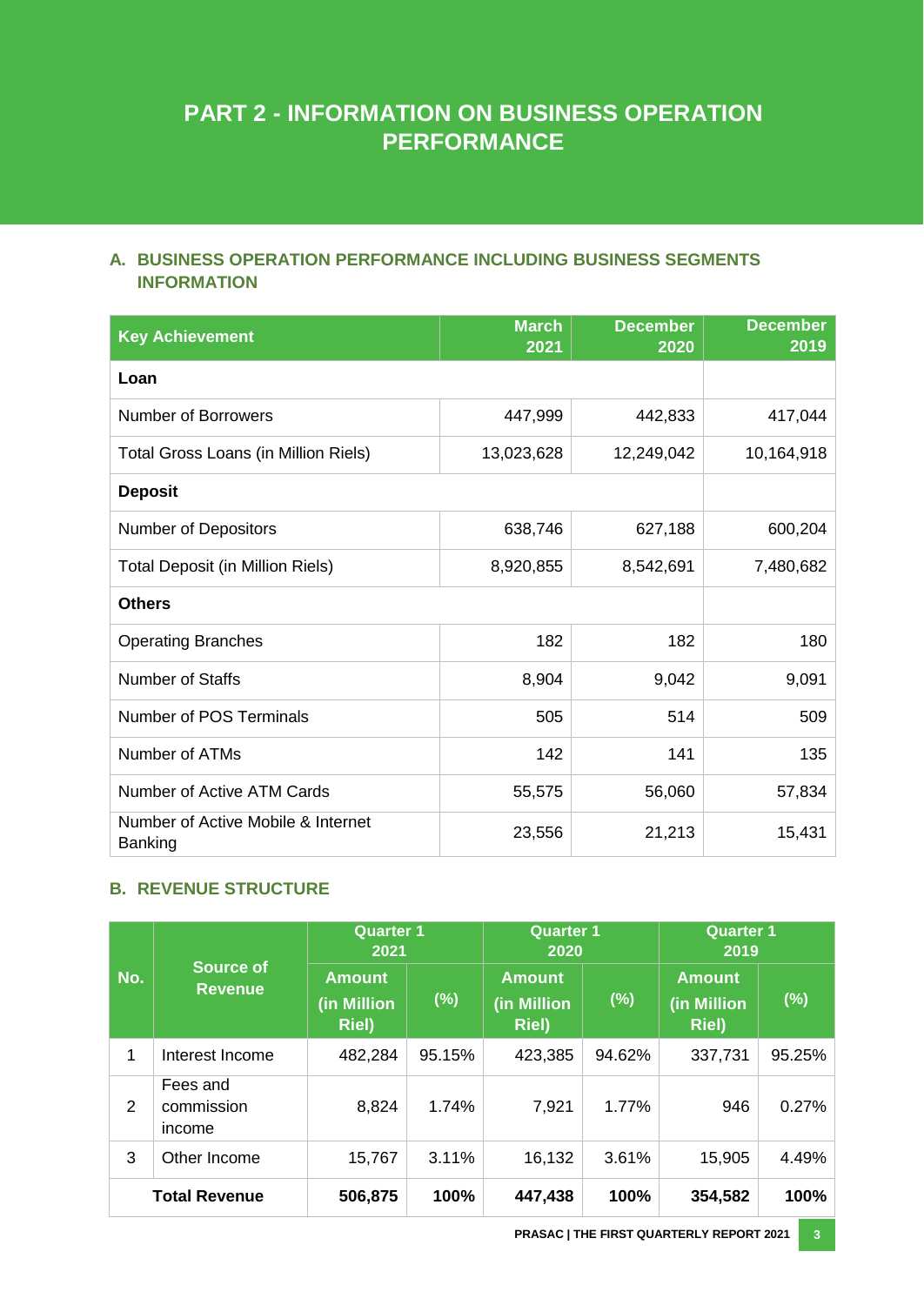# **PART 3 - FINANCIAL STATEMENTS REVIEWED BY THE EXTERNAL AUDITOR**

Please refer to the Annex for Interim Financial Statement Review by the Independent Auditor.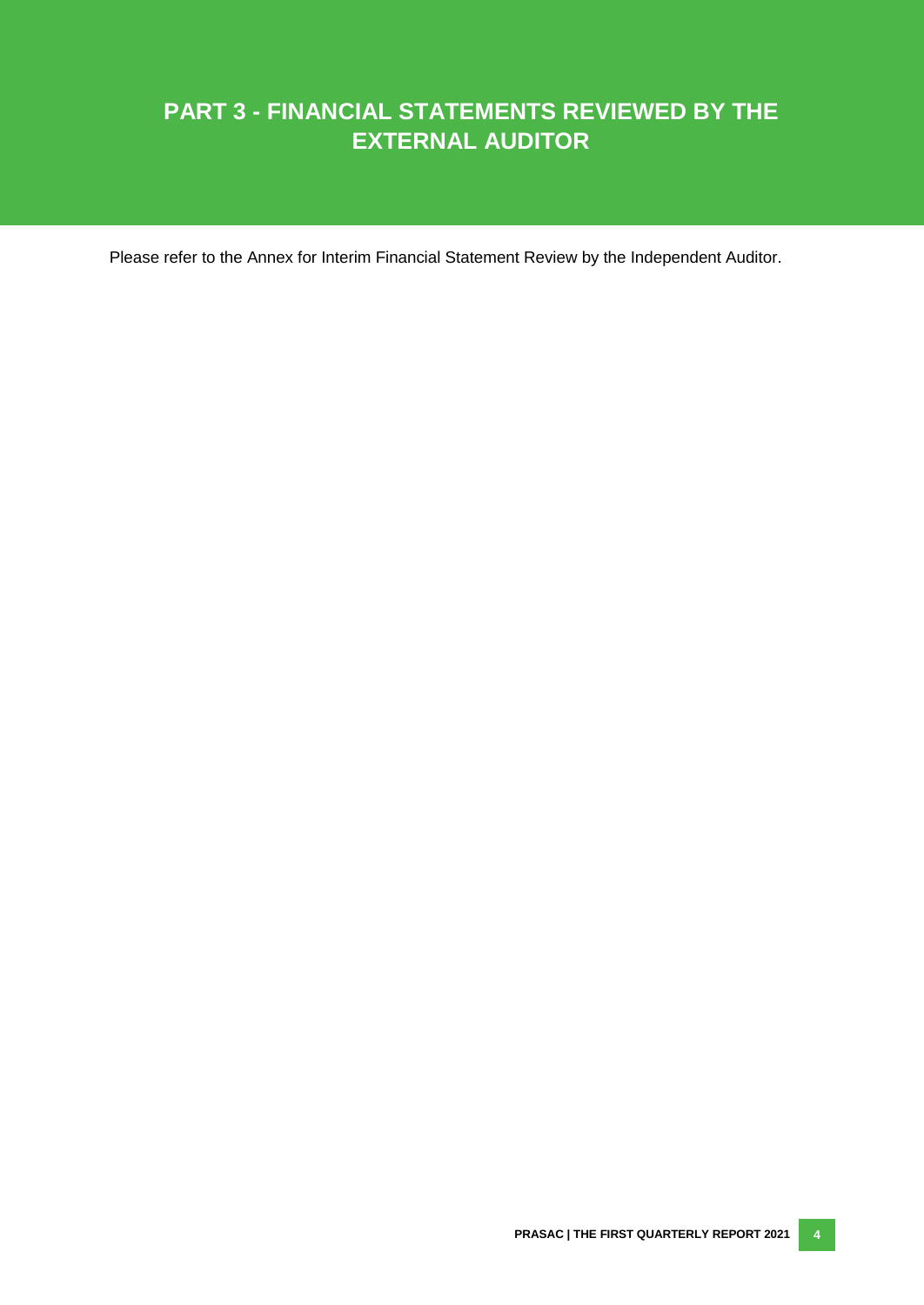The following discussion and analysis are the discussion of PRASAC's management team on the operational results and financial situation based on Financial Statement as of 31 March 2021, which is reviewed by KPMG (Independent Auditors). Financial Statement have been prepared in accordance with Cambodian International Financial Reporting Standard (CIFRS) and follows regulations and guidelines of National Bank of Cambodia. The management team discussed and analyzed only the key component of the Financial Statement and key factors that affect PRASAC's profitability.

### <span id="page-11-0"></span>**A. OVERVIEW OF OPERATIONS**

#### **1. REVENUE ANALYSIS**

PRASAC generates revenue from the three major sources as follows:

- **Interest income:** Loan to customers and deposit with banks.
- **Fees and commission income:** Fee income from loans, card issuing fee and local remittances services.
- **Other income:** Penalty from loans, recovered loans, foreign exchange gains and others.

|                | <b>Source of</b>              | <b>Quarter 1</b><br>2021           |                          | <b>Quarter 1</b><br>2020           |                          |
|----------------|-------------------------------|------------------------------------|--------------------------|------------------------------------|--------------------------|
| No.            | <b>Revenue</b>                | <b>Amount</b><br>(in Million Riel) | <b>Percentage</b><br>(%) | <b>Amount</b><br>(in Million Riel) | <b>Percentage</b><br>(%) |
| 1              | Interest Income               | 482,284                            | 95.15%                   | 423,385                            | 94.62%                   |
| $\overline{2}$ | Fees and<br>commission income | 8,824                              | 1.74%                    | 7,921                              | 1.77%                    |
| 3              | Other Income                  | 15,767                             | 3.11%                    | 16,132                             | 3.61%                    |
|                | <b>Total Revenue</b>          | 506,875                            | 100%                     | 447,438                            | 100%                     |

#### **2. REVENUE BY SEGMENT ANALYSIS**

Interest income is the main source for PRASAC to generate revenue. In first quarter 2021, interest income represents 95.15% of the total revenue while 99.93% of the total interest income generated from the loans from customer. Comparing to prior year with the same period, there is no much fluctuation movement of PRASAC's revenue by segment.

#### **3. GROSS PROFIT MARGIN ANALYSIS**

Gross profit margin does not present in the format of statement of comprehensive income prepared by PRASAC. However, it presents net interest income resulting from interest income less interest expense which is indicated in section 4. Profit / (loss) before tax analysis.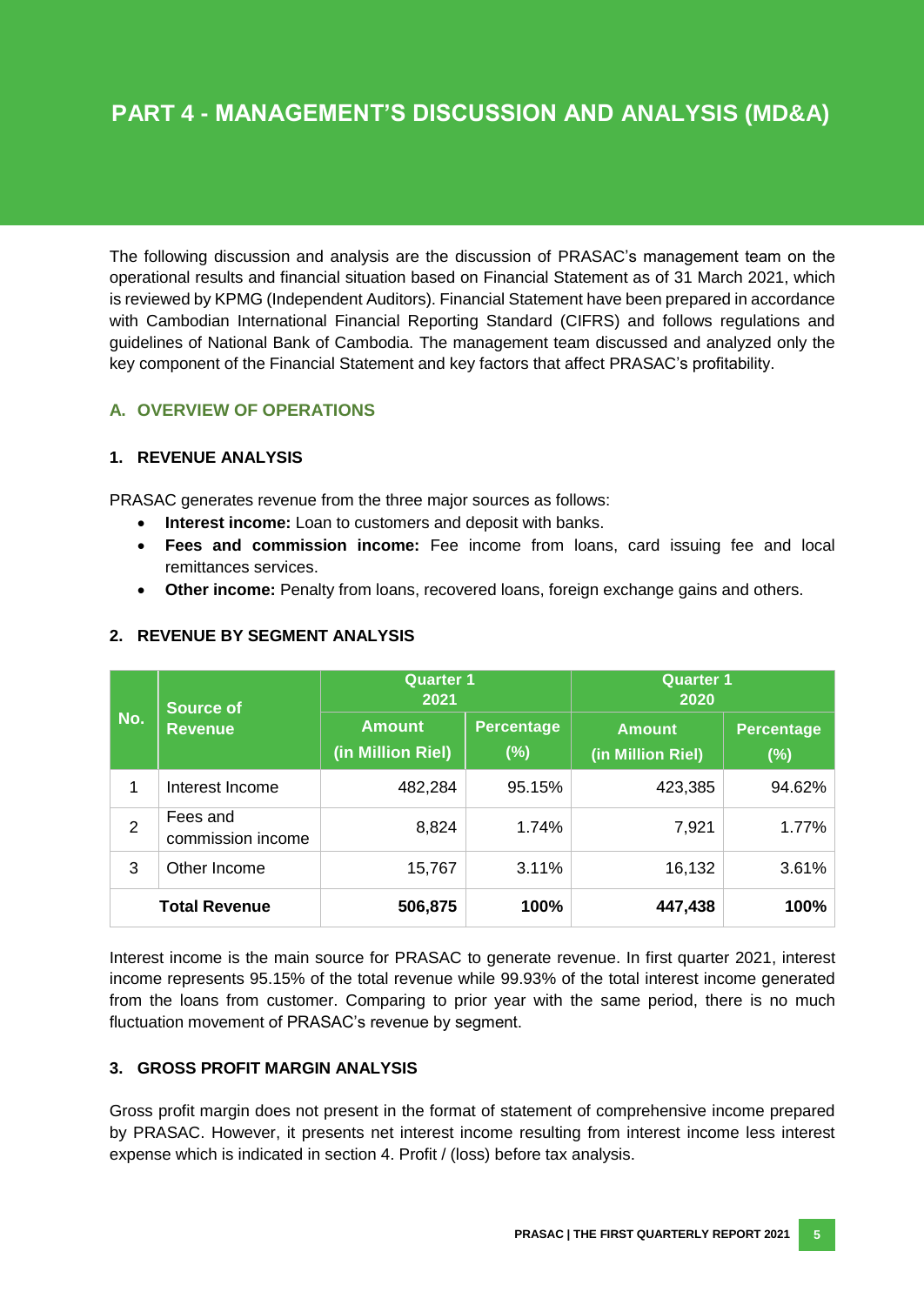#### **4. PROFIT / (LOSS) BEFORE INCOME TAX ANALYSIS**

| <b>Statement of Profit or Loss</b><br><b>Before Income Tax</b> | <b>Quarter 1</b><br>2021<br>(in Million Riel) | <b>Quarter 1</b><br>2020<br>(in Million Riel) | <b>Variance</b><br>(in Million<br><b>Riel</b> ) | <b>Variance</b><br>(%) |
|----------------------------------------------------------------|-----------------------------------------------|-----------------------------------------------|-------------------------------------------------|------------------------|
| Interest income                                                | 482,284                                       | 423,385                                       | 58,899                                          | 13.91%                 |
| Interest expense                                               | (203, 834)                                    | (196, 682)                                    | (7, 152)                                        | 3.64%                  |
| <b>Net interest income</b>                                     | 278,450                                       | 226,703                                       | 51,747                                          | 22.83%                 |
| Fees and commission income                                     | 8,824                                         | 7,921                                         | 903                                             | 11.40%                 |
| Fees and commission expense                                    | (86)                                          | (131)                                         | 45                                              | $-34.35%$              |
| <b>Net fees and commission</b><br>income                       | 8,738                                         | 7,790                                         | 948                                             | 12.17%                 |
| Other income                                                   | 11,681                                        | 11,443                                        | 238                                             | 2.08%                  |
| Grant income                                                   | 1,482                                         |                                               | 1,482                                           | 100%                   |
| Net foreign exchange gain                                      | 2,604                                         | 4,689                                         | (2,085)                                         | $-44.47%$              |
| <b>Total other income</b>                                      | 15,767                                        | 16,132                                        | (365)                                           | $-2.26%$               |
| Total interest, fees,<br>commission and other income           | 302,955                                       | 250,625                                       | 52,330                                          | 20.88%                 |
| Personnel expenses                                             | (82, 743)                                     | (76, 932)                                     | (5,811)                                         | 7.55%                  |
| Provisions for expected credit<br>losses                       | (17,260)                                      | (26, 702)                                     | 9,442                                           | $-35.36%$              |
| General and administrative<br>expenses                         | (14, 780)                                     | (16,026)                                      | 1,246                                           | $-7.78%$               |
| Depreciation and amortization                                  | (6, 542)                                      | (6, 423)                                      | (119)                                           | 1.85%                  |
| Profit before income tax                                       | 181,630                                       | 124,542                                       | 57,088                                          | 45.84%                 |

In first quarter 2021, profit before income tax increased by KHR 57,088 million equivalent to 45.84% compared to the same period in 2020. The main reason of increasing profit before income tax during this quarter is interest income which is grew by KHR 58,899 million due to growth of gross loan portfolios while the total expenses also decreased by KHR 4,758 million equivalent to -3.77% compared to first quarter 2020.

#### **5. PROFIT / (LOSS) AFTER INCOME TAX ANALYSIS**

| <b>Statement of Profit or Loss</b><br><b>After Income Tax</b> | <b>Quarter 1</b><br>2021<br>(in Million Riel) | <b>Quarter 1</b><br>2020<br>(in Million Riel) | <b>Variance</b><br>(in Million Riel) | <b>Variance</b><br>(%) |
|---------------------------------------------------------------|-----------------------------------------------|-----------------------------------------------|--------------------------------------|------------------------|
| Profit before income tax                                      | 181,630                                       | 124,542                                       | 57,088                               | 45.84%                 |
| Income tax expense                                            | (35,652)                                      | (25,046)                                      | (10,606)                             | 42.35%                 |
| Net profit for the period                                     | 145,978                                       | 99,496                                        | 46,482                               | 46.72%                 |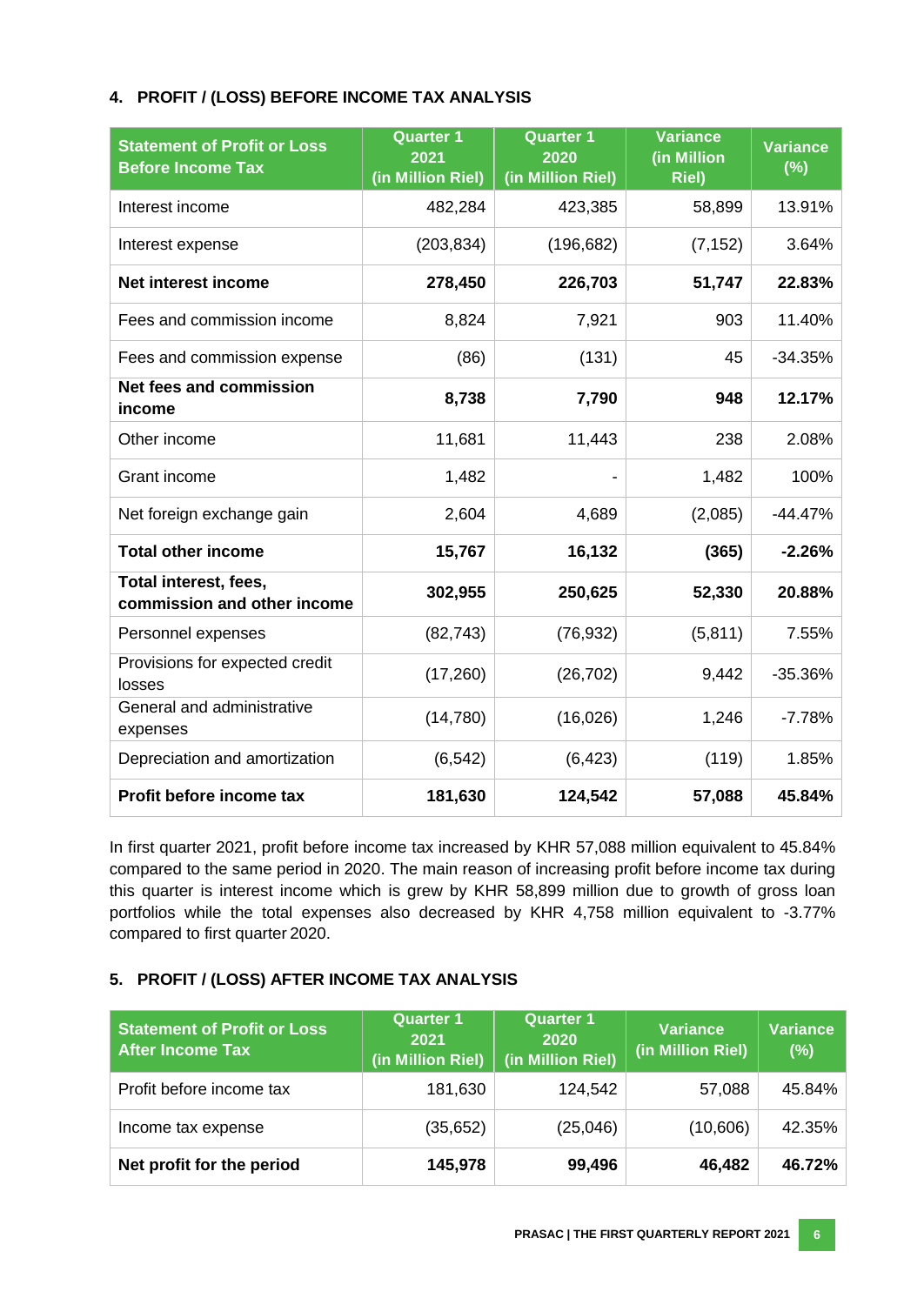In first quarter 2021, profit after income tax had significantly increased by KHR 46,482 million equivalent to 46.72% that caused the tax on income also increased. Due to the result of net profit in quarter 1 2021, PRASAC has achieved a great result with Return on Average Assets of 0.98% and Return on Average Equity of 6.72% for three-month period of net profit from 01 January to 31 March 2021.

|  |  | 6. TOTAL COMPREHENSIVE INCOME / (LOSS) ANALYSIS |  |  |  |
|--|--|-------------------------------------------------|--|--|--|
|--|--|-------------------------------------------------|--|--|--|

| <b>Statement of Comprehensive</b><br><b>Income</b> | <b>Quarter 1</b><br>2021<br>(in Million Riel) | <b>Quarter 1</b><br>2020<br>(in Million Riel) | <b>Variance</b><br>(in Million Riel) | <b>Variance</b><br>(%) |
|----------------------------------------------------|-----------------------------------------------|-----------------------------------------------|--------------------------------------|------------------------|
| Net profit for the period                          | 145,978                                       | 99,496                                        | 46,482                               | 46.72%                 |
| <b>Translation difference</b>                      | (503)                                         | (1,903)                                       | 1,400                                | $-73.57\%$             |
| <b>Total comprehensive income</b>                  | 145,475                                       | 97,593                                        | 47,882                               | 49.06%                 |

Other comprehensive income item consisting of only translation difference resulting from assets and liabilities are translated at the closing rate as at the statement of financial position date whereas the items in the statements of comprehensive income and cash flows are translated into KHR using the average rate for the period while share capital is translated at the historical rate of KHR 4,000 per USD 1.

# **7. FACTORS AND TRENDS ANALYSIS AFFECTING FINANCIAL CONDITIONS AND RESULTS**

Below are the factors and challenges have significant impact on financial conditions and results in first quarter 2021:

- Although there has been February 20 Community Event of COVID-19, but it doesn't have much impact on business from COVID-19 outbreak during this quarter.
- The first two months of 2021, most of business operated as normal since the community outbreak of COVID-19 has started from 20 February 2021.

# <span id="page-13-0"></span>**B. SIGNIFICANT FACTORS AFFECTING PROFIT**

#### **1. DEMAND AND SUPPLY CONDITIONS ANALYSIS**

PRASAC is the largest microfinance institution in Cambodia which provides a broad range of innovative and diversified products and services delivered via modernized distribution channels. Due to MDI status, PRASAC focus more on MSME and seeking to expand its business operations by taking advantage of a supply gap for banking services in Cambodia, particularly in rural areas. PRASAC has also identified opportunities to increase profitability on existing customers and attract new customers by offering additional and flexible products and services.

PRASAC is continuously updating and expanding its line of products and services to meet the satisfaction of its customers. PRASAC is investing heavily in FinTech and digitalization of products and services to increase accessibility, convenience, ease of use, and to allow customers to perform self-service banking via mobile banking (smart phone) anywhere at any time and anywhere.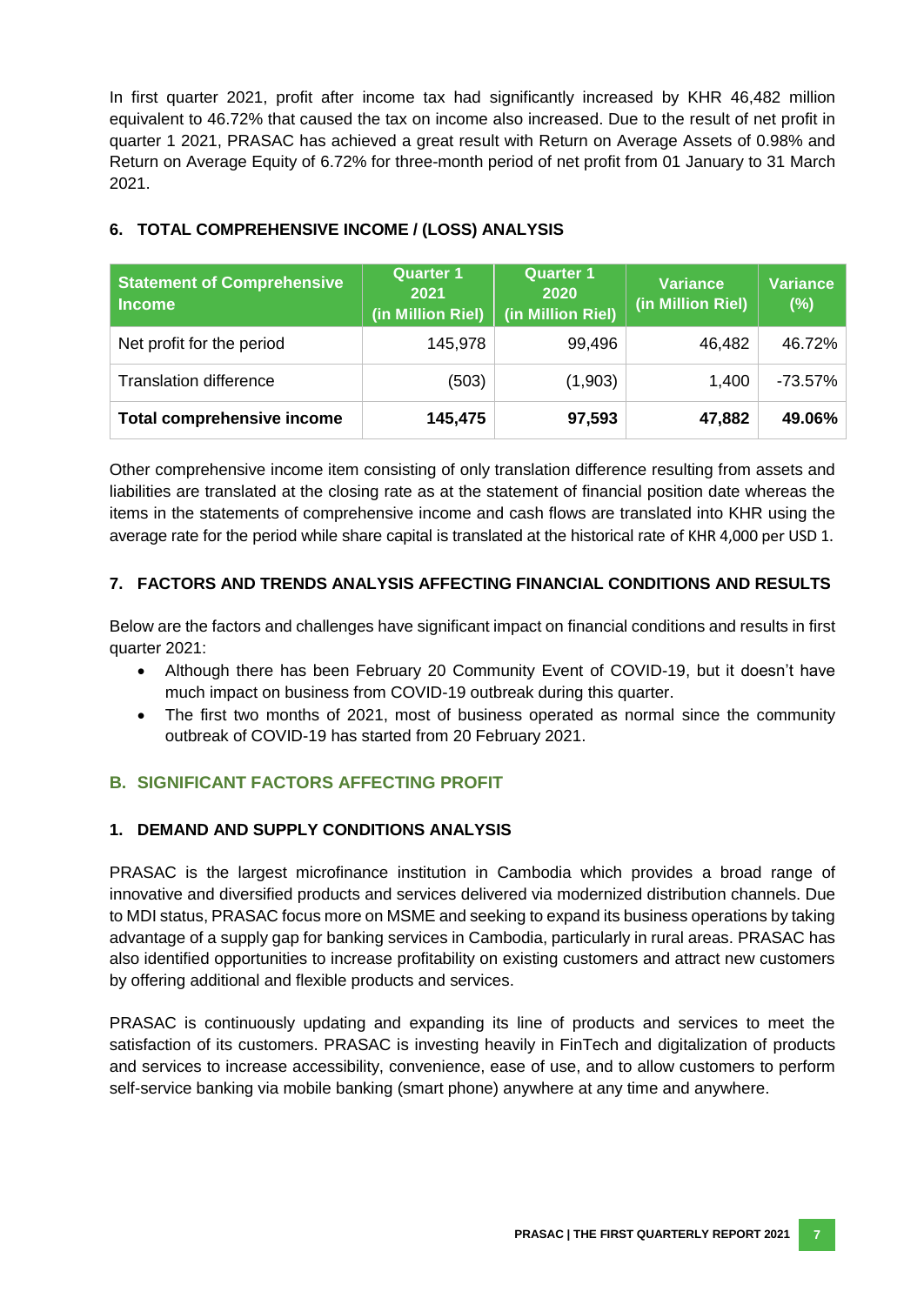#### **2. FLUCTUATIONS IN PRICES OF RAW MATERIALS ANALYSIS**

PRASAC is operating as microfinance institution to provide financial products and services to customers, therefore the analysis of fluctuations in prices of raw material is not applicable to the Company.

#### **3. TAX ANALYSIS**

PRASAC is obliged to pay taxes and excises to the state under the existing laws of Cambodia. PRASAC is a large taxpayer and is required to pay tax under the real regime tax system as set forth by the General Department of Taxation. Tax expenses include current tax and deferred tax. Tax expenses are recorded in the statement of comprehensive income.

For good practice on tax compliance, PRASAC was awarded "GOLD" certificate of tax compliance from General Department of Taxation on 06 March 2020 with 2 years validity period for the year 2020 and 2021.

#### **4. EXCEPTIONAL AND EXTRAORDINARY ITEMS ANALYSIS**

At the date of this report, management is not aware of any exceptional and extraordinary items, transaction or event of a material and unusual nature accruing that may significantly impact to the financial statement of the Company. With current status of the coronavirus (COVID-19) outbreak, management will continuously pay close attention to the development of the COVID-19 outbreak in Cambodia and its impact to the Company's operation.

#### <span id="page-14-0"></span>**C. MATERIAL CHANGES IN SALES AND REVENUE**

<span id="page-14-1"></span>In quarter 1 2021, PRASAC earned total revenue around KHR 506,875 million increased 13.28% compared to the same period in prior year. Net interest income increased from KHR 226,703 million to KHR 278,450 million, while gross loan portfolio slightly increased 17.72%. Although, Cambodia's economy affected by COVID-19 outbreak for the whole year 2020 and continues to the first quarter 2021, PRASAC is still managed and operating in a good profitability.

#### **IMPACT OF FOREIGN EXCHANGE, INTEREST RATES AND COMMODITY PRICES**

#### **1. FOREIGN EXCHANGE RISK**

Foreign exchange risk involves losses that may occur due to fluctuations in currency exchange rates. PRASAC's business activities cross three main currencies – KHR, USD, and THB. Volatility in exchange rates may have a material impact on PRASAC's operating income and profitability.

Exchange rates are regularly monitored by the Treasury Department. PRASAC policies stated that it shall not engage in activities to derive income from proprietary trading or speculation on the movements of exchange rates, interest rates, or value of securities. PRASAC is not authorized to maintain a proprietary trading book in short-term foreign currency instruments. Any foreign currency transaction or position owned must display a clear linkage to client-related business.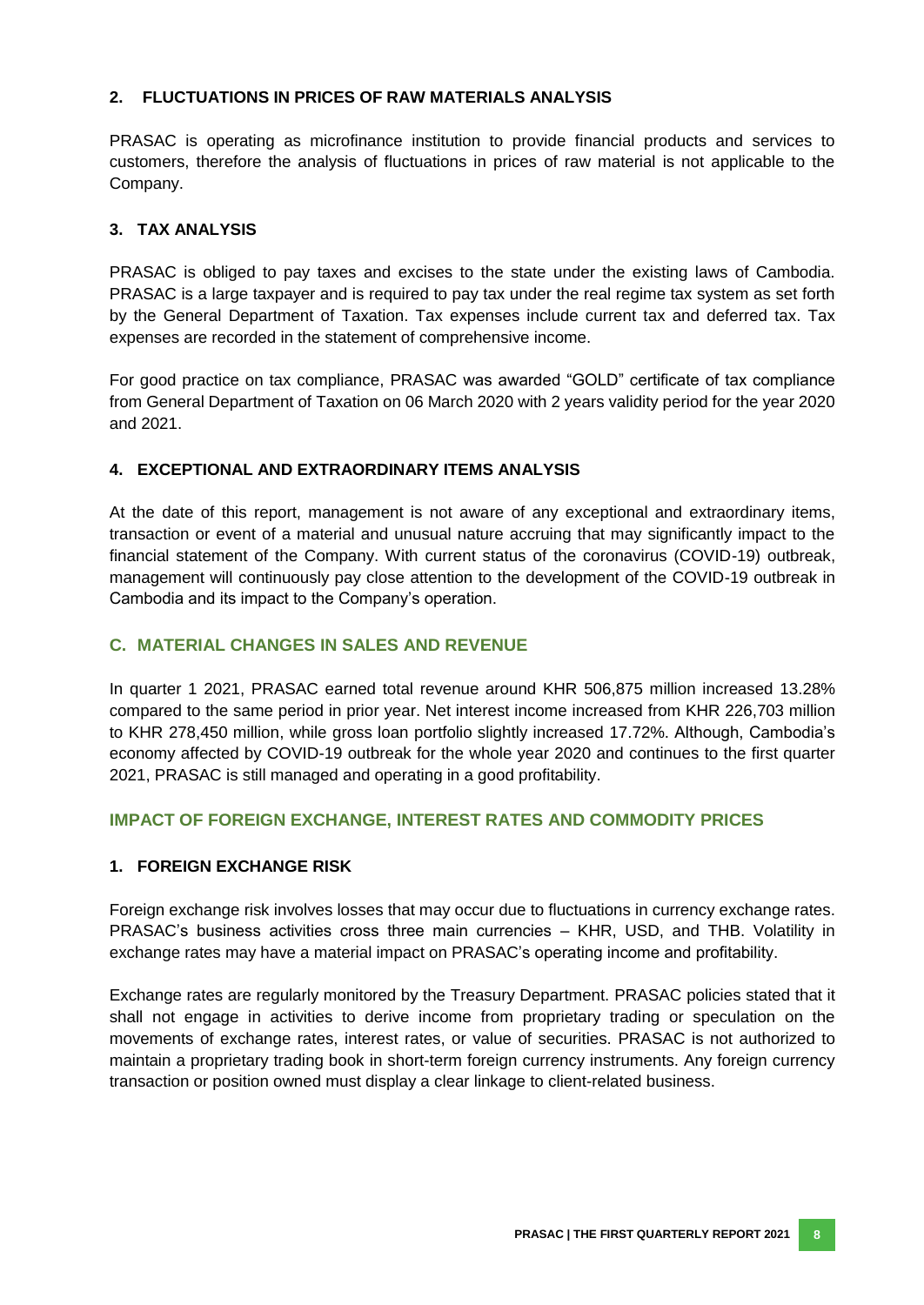#### *Limit*

| l Risk Measure                                                  | Limit                   |
|-----------------------------------------------------------------|-------------------------|
| Aggregate Foreign Currency Position to Total Regulatory Capital | $\ge$ -20 and $\le$ 20% |
| Single Foreign Currency Position to Total Regulatory Capital    | $\ge$ -20 and $\le$ 20% |

The Asset and Liability Committee is responsible for taking appropriate measures to maintain the foreign currency risk exposure within these limits at all times.

#### *Actions on Forex*

The Asset and Liability Committee (ALCO) will monitor current and forecast adherence to the limits above and will determine appropriate counterbalancing measures should the actual position threaten to be breached.

Acceptable foreign exchange risk management instruments that may serve to reduce the net long or short foreign exchange position in certain currencies include the following:

- creating additional offsetting Forex assets (in case of an underlying short position) or offsetting Forex liabilities (in case of an underlying long position).
- reducing (selling) Forex assets or buying back liabilities in the cash market for immediate value.
- using forward transactions to offset Forex assets or liabilities that would otherwise create an excessive short or long net open position.
- converting Forex liabilities into effective functional currency positions using cross currency swaps.

| <b>As at 31 March 2021</b><br>(in Million Riel or Percentage) | <b>USD</b> | <b>KHR</b> | <b>THB</b> | <b>Total</b> |
|---------------------------------------------------------------|------------|------------|------------|--------------|
| Assets                                                        | 13,204,072 | 1,865,288  | 84,065     | 15, 153, 425 |
| Liabilities and capital                                       | 13,525,948 | 1,489,834  | 137,643    | 15, 153, 425 |
| Off-balance sheet assets                                      | 404,702    | 400        |            | 405,102      |
| Off-balance sheet liabilities                                 | 404,702    | 400        |            | 405,102      |
| $(+)$ long $/$ (-) short                                      | (321, 876) | 375,454    | (53, 578)  |              |
| Net open position / net worth %                               | $-14.05%$  | 16.38%     | $-2.34%$   |              |
| Limit %                                                       | ±20%       | ±20%       | ±20%       |              |
| <b>Excess</b>                                                 | N/A        | N/A        | N/A        |              |

The detailed net open position calculation is provided in the following table: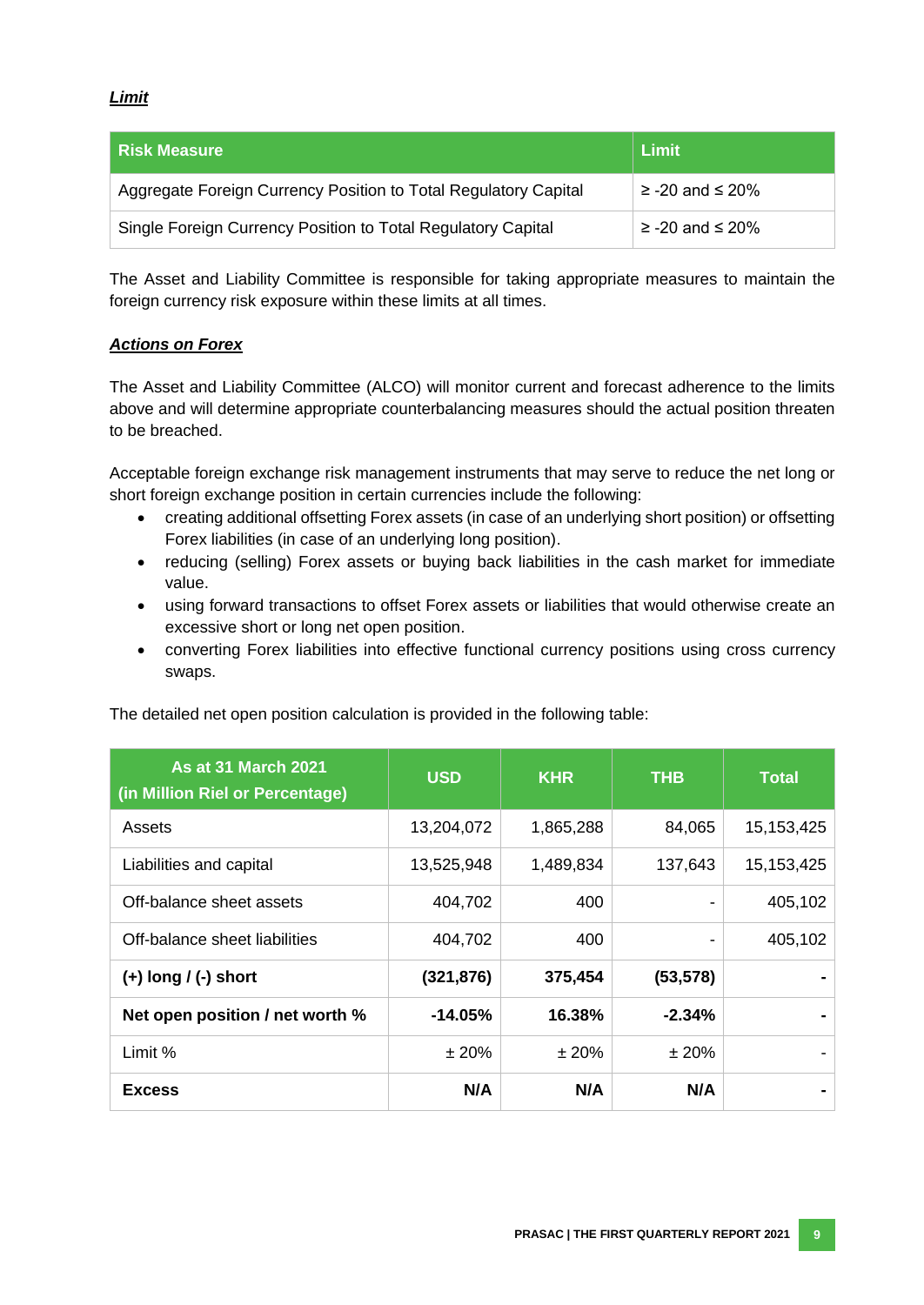#### **2. INTEREST RATE RISK**

Interest rate risk is commonly defined as the possibility that changes in the prevailing market interest rate levels produce an adverse impact on PRASAC's income and the value of its assets and liabilities, with consequential effects on PRASAC's equity. Interest rate changes have an impact on the net interest income of PRASAC when there is an imbalance between assets and liabilities on which interest is applicable. Any significant changes in interest rates could have a material adverse effect on PRASAC's financial performance and profitability. An analysis of the interest rate risk pertaining to PRASAC's assets and liabilities is disclosed in the table on the following page: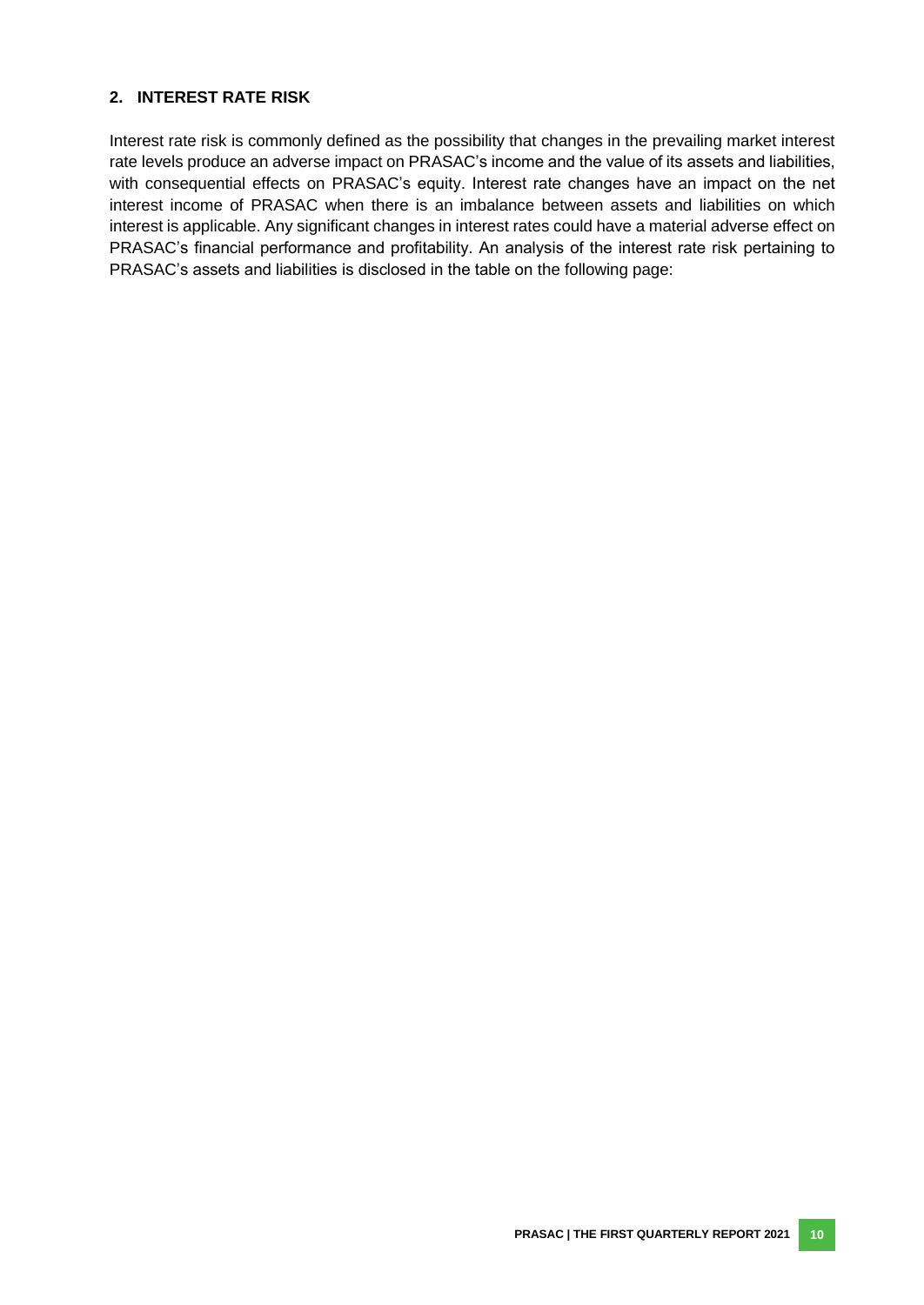| <b>As at 31 March 2021</b><br>in Million Riel           | Up to 1 month | 1-3 months     | 3-12 months | 1-5 years                | Over 5 years   | <b>Non-interest</b><br>sensitive | <b>Total</b> |  |  |
|---------------------------------------------------------|---------------|----------------|-------------|--------------------------|----------------|----------------------------------|--------------|--|--|
| <b>Financial assets</b>                                 |               |                |             |                          |                |                                  |              |  |  |
| Cash on hand                                            |               | $\blacksquare$ |             | $\blacksquare$           | $\blacksquare$ | 766,642                          | 766,642      |  |  |
| Balances with the NBC                                   | 323,600       | 1,514          | 602         | $\overline{\phantom{a}}$ | $\blacksquare$ | 317,357                          | 643,073      |  |  |
| Balances with other banks                               | 1,436         |                |             | $\overline{\phantom{a}}$ | $\blacksquare$ | 8,523                            | 9,959        |  |  |
| Loans to customers                                      | 270,685       | 479,585        | 2,202,632   | 8,243,276                | 1,609,502      | $\overline{a}$                   | 12,805,680   |  |  |
| Other assets                                            |               |                |             |                          |                | 2,445                            | 2,445        |  |  |
| <b>Total financial assets</b>                           | 595,721       | 481,099        | 2,203,234   | 8,243,276                | 1,609,502      | 1,094,967                        | 14,227,799   |  |  |
| <b>Financial liabilities</b>                            |               |                |             |                          |                |                                  |              |  |  |
| Deposits from banks and other<br>financial institutions | 44,655        | 13,165         | 171,148     |                          |                |                                  | 228,968      |  |  |
| Deposits from customers                                 | 1,460,235     | 1,586,573      | 5,345,188   | 299,891                  |                |                                  | 8,691,887    |  |  |
| <b>Borrowings</b>                                       | 36,955        | 184,071        | 1,091,711   | 1,943,260                | 3,395          | $\blacksquare$                   | 3,259,392    |  |  |
| Subordinated debts                                      |               | 34,348         | 75,559      | 250,493                  | 94,528         |                                  | 454,928      |  |  |
| Bonds payable                                           |               |                |             | 126,766                  | $\blacksquare$ |                                  | 126,766      |  |  |
| Other liabilities                                       |               |                |             |                          | $\blacksquare$ | 45,215                           | 45,215       |  |  |
| <b>Total financial liabilities</b>                      | 1,541,845     | 1,818,157      | 6,683,606   | 2,620,410                | 97,923         | 45,215                           | 12,807,156   |  |  |
| <b>Maturity Gap</b>                                     | (946, 124)    | (1, 337, 058)  | (4,480,372) | 5,622,866                | 1,511,579      | 1,049,752                        | 1,420,643    |  |  |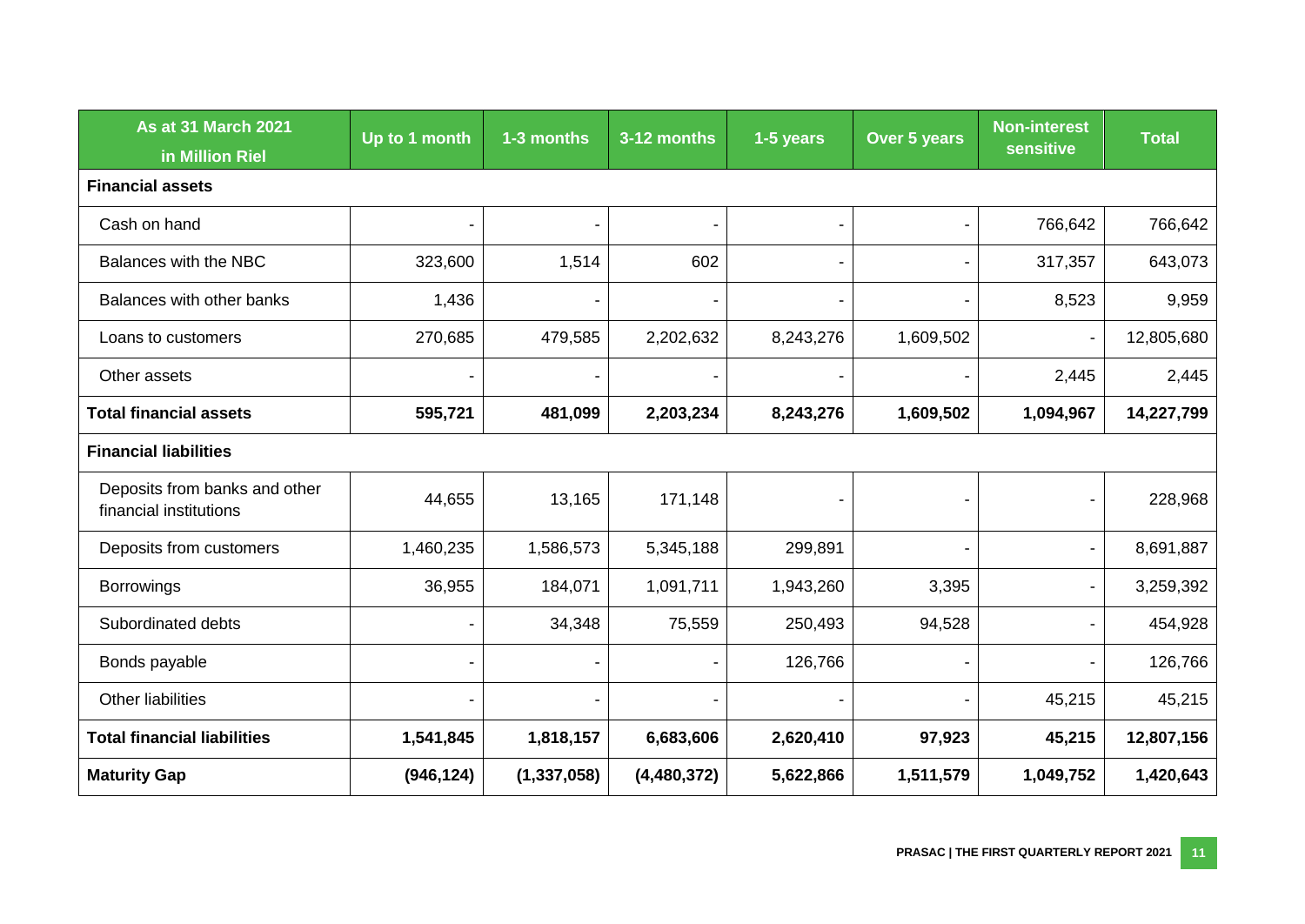#### **Risk Mitigation:**

#### *Re-pricing Gap Management*

The interest rate gap is a common form of interest rate sensitivity measurement. The re-pricing gap is equal to rate sensitive assets (RSA) minus rate sensitive liabilities (RSL).

PRASAC strives to achieve a balance between reducing risk to earnings from adverse movements in interest rates and enhancing net interest income through correct anticipation of the direction and extent of interest rate changes. By running positive near-term gaps, PRASAC will benefit if interest rates rise, and by running negative gaps PRASAC will benefit if interest rates fall. PRASAC's interest rate exposure limit is complied with and reviewed on a monthly basis. The gap reports are used to measure the magnitude of risk to interest income arising from interest rate movements. PRASAC focuses on net gaps in the 30, 90, 180, 270 and 365-days cumulative timeframes.

PRASAC takes into account the following limitations of re-pricing gap analysis:

- Interest rates on assets and liabilities do not always move by the same magnitude or velocity
- Optional features of many deposit instruments and loans are not readily determinable
- Exposures arising from new business generally are not captured
- Re-priceable investments/funds may roll off at rates significantly different from current rates.

In order to address the limitations of traditional re-pricing gap analysis, PRASAC maintains additional interest rate simulations (see below).

#### *Net Interest Income Simulation*

The focus of this simulation is to measure risk to net income by projecting the future composition of PRASAC's assets and liabilities and applying different interest rate scenarios. Simulation modeling includes "what if" analyses to determine the effect of different strategies on PRASAC's risk profile and profitability.

By using simulations, PRASAC considers realistic assumptions about the speed and magnitude of the loan and deposit product rate reactions in response to market changes in various currencies. The impact of prepayment rates on loans is also taken into account. Management carefully assesses and documents the assumptions underlying the simulations. Second round effects about changes in loan demand and deposit supply following the assumed rate adjustments are not part of the simulation.

While simulations can adequately assess short-term (1 year) interest rate risk, PRASAC does not rely on this analysis to capture and isolate the risks associated with longer term re-pricing imbalances. Duration-weighted gap analysis of the balance sheet is utilized to evaluate long-term fixed-rate positions.

#### *Duration-Weighted Re-pricing Gap*

In addition to the sensitivity of current income, an interest rate re-pricing gap report can also be used to provide a rough estimation of the value impact on assets and liabilities following a market interest rate change. By assessing the economic value change of assets and liabilities following such a rate shock, PRASAC can determine the economic loss or gain in equity value at the different simulation levels.

PRASAC calculates a matrix of more precise duration estimates for each cell in the re-pricing gap report, i.e. the intersections between time intervals and balance sheet line items. For this purpose,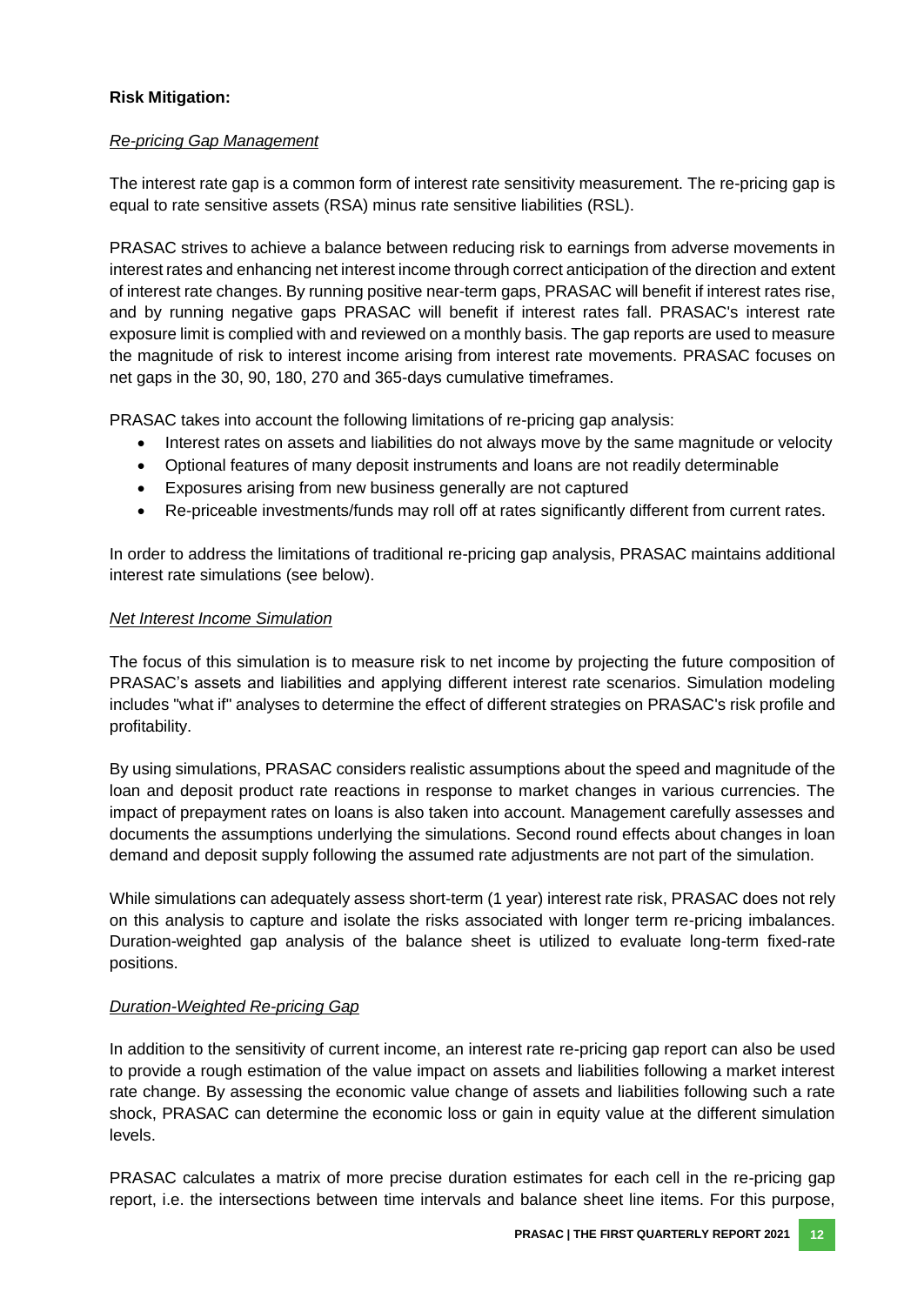PRASAC maintains sufficiently granular time bands at the long end of the re-pricing schedule. These more distant gaps naturally become more important for their long-term economic capital impact. Duration analysis requires knowledge of the average contractual rates applicable to each line item and the new market discount yields following the rate change. With these assumptions, PRASAC may calculate a matrix of modified duration weights that are applied to the cells of the parallel re-pricing gap report.

The economic capital perspective in duration-weighted gap methods emphasizes the long-term balance sheet value impact of interest rate changes. This is an important complement to the strictly short-term earnings approach underlying the net interest income simulation.

#### *Interest Rate Risk Limits*

The Interest Rate Risk limits are as follows:

| <b>Interest Rate Risk</b><br><b>Measure</b>                          | <b>Definition</b>                                                                                                                                                                                                                                                                                                                                                                                                                                                                                                              | <b>Limit</b>                                                                  |
|----------------------------------------------------------------------|--------------------------------------------------------------------------------------------------------------------------------------------------------------------------------------------------------------------------------------------------------------------------------------------------------------------------------------------------------------------------------------------------------------------------------------------------------------------------------------------------------------------------------|-------------------------------------------------------------------------------|
| Net Interest Income<br>at $Risk - Re-pricing$<br>Gap                 | Using re-pricing gap analysis, market rate scenarios<br>of:<br>+200/-100 bps in the 4-yr USD swap rate, +200/200<br>bps in top 10 banks KHR 1 year Deposit Rate, and<br>+200/-200 bps in THB 3-Month BIBOR<br>may separately and in combination not lead to a<br>deterioration of more than 25% of net interest income<br>compared to rolling prior 12 months actual net interest<br>income.                                                                                                                                   | $\leq$ 25% of Recent<br><b>Actual Net</b><br>Interest Income                  |
| <b>Forward Net Interest</b><br>Income at Risk -<br><b>Simulation</b> | Using simulation, market rate scenarios of:<br>+200 /-100 bps in the 4-yr USD swap rate,<br>+200/-200 bps in top 10 banks KHR 1 year Deposit<br>Rate, and<br>+200/-200 bps in THB 3-Month BIBOR<br>may separately and in combination not lead to a<br>cumulative deterioration of more than 25% of net<br>interest income compared to the current budget 12<br>months forward. Simulation includes new business as<br>per budget and detailed assumptions about the basis<br>co-movement of asset and liability product rates. | $\leq$ 25% of<br>projected 12-<br>months of<br>forward Net<br>Interest Income |
| Economic Capital at<br><b>Risk - Duration Gap</b>                    | Using a per-currency duration-weighted re-pricing gap,<br>the economic capital at risk from a rate shock scenario<br>as below may separately or in combination not lead to<br>a loss of more than 20% of total regulatory capital:<br>+200 /-100 bps in the 4-yr USD swap rate,<br>+200/-200 bps in top 10 banks KHR 1 year Deposit<br>Rate, and<br>+200/-200 bps in THB 3-Month BIBOR                                                                                                                                         | ≤ 20% of<br><b>Regulatory Net</b><br>Worth                                    |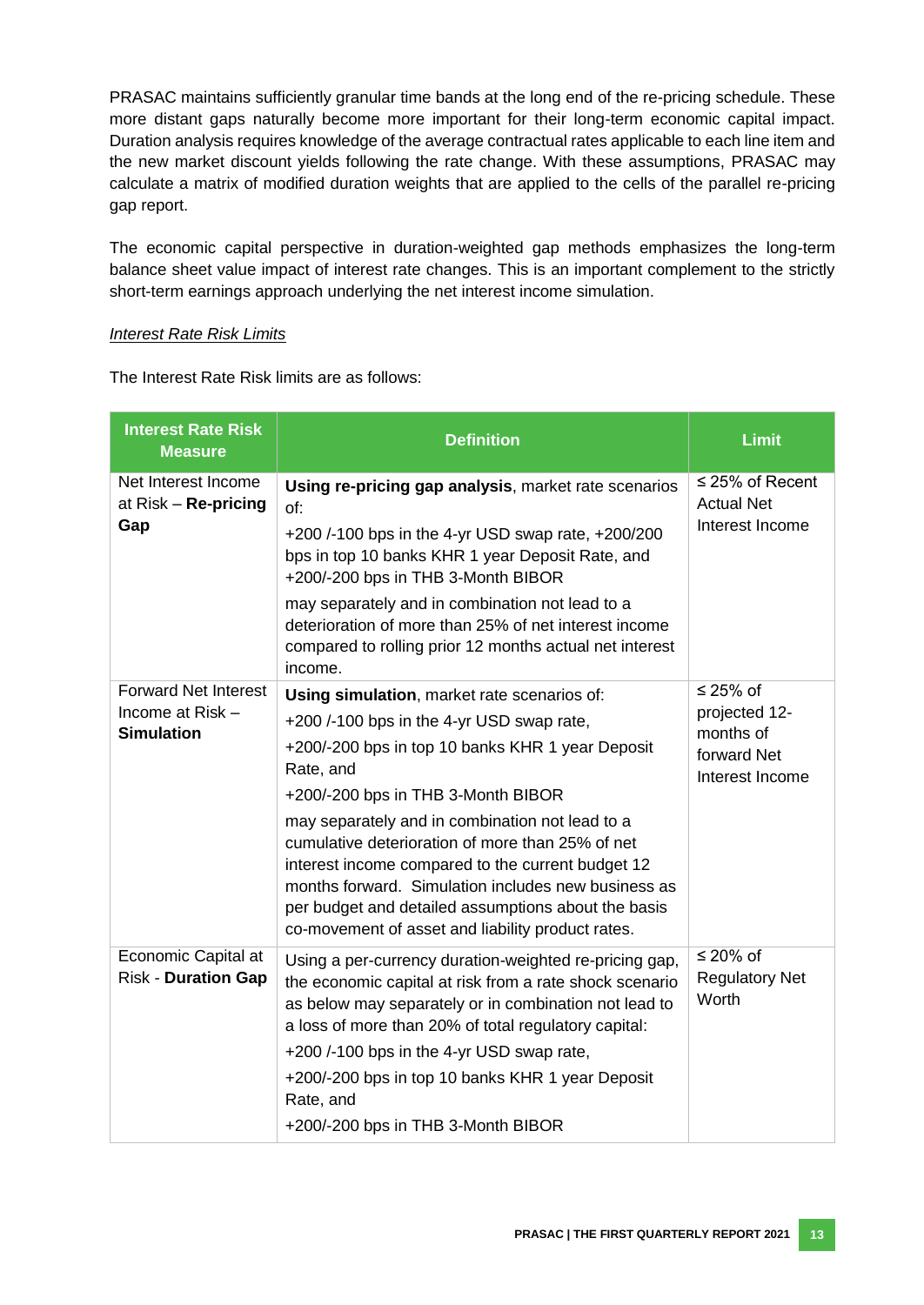#### *Interest Rate Risk Management Actions*

In the event that the current or forecasted balance sheet structure should lead to a likely breach of one or several of the interest rate risk limits above, it is the responsibility of the Asset and Liability Committee to devise strategies for adjusting PRASAC's balance sheet position in order to reduce interest rate risk exposure and maintain limit compliance.

Acceptable interest rate risk management instruments that PRASAC may deploy to manage interest rate risk are:

- creating an additional variable or fixed rate assets or liabilities in particular currencies to offset existing imbalances,
- selling certain fixed rate or variable rate assets or buying back (pre-paying) certain fixed rate or variable rate liabilities for immediate value,
- using over-the-counter interest rate forward transactions or long-term fixed-rate securities to offset existing fixed rate contracts on the asset or liability side,
- converting variable rate liabilities into fixed rate liabilities or vice versa using interest rate swap agreements.

Note that derivative overlay transactions, such as interest rate forwards and interest rate swap agreements require Board approval similar to the Board resolutions required for the underlying commercial borrowing transactions. The Board will only authorize forward or swaps in interest rate instruments for the purposes of risk reduction or hedging. Trading such instruments or making markets in them under an independent profit motive that is not related to an interest rate risk reduction strategy is specifically not allowed at PRASAC.

# <span id="page-20-0"></span>**D. IMPACT OF INFLATION**

- Inflation is very important for PRASAC because PRASAC typically deal normal financial instrument such as making loan about 82.36% of its total assets of which 12.15%, 0.78% and 87.06% is in Khmer Riel, Bath Thai and United States Dollar respectively.
- Cambodia's economy recovered strongly in 2016-19 with real GDP growth of 7.0%, 7.0%, 7.5% and 7.0% p.a.
- In the lasts 5 years record the CPI stood at an average year-on year of 2.5% p.a.
- The economy is to a large extent dollarized; the exchange rate moves within a small bandwidth for the last ten years.
- Registered unemployment at 1.02% in 2019.
- Due to COVID-19 all GDP of Cambodia for 2020 will drop down to -1.6% (IMF April 2020).

# <span id="page-20-1"></span>**E. ECONOMIC, FISCAL AND MONETARY POLICY OF ROYAL GOVERNMENT**

- Government accumulates USD 400 million of savings for the use of COVID-19 emergency cases.
- Reduce tax for tourism sectors. Improve infrastructure and reduce cost of operation. Reduce 6 holidays in year to increase productivities.
- Reserve USD 3 billion ahead for possible impacts COVID-19 and European Union's Everything But Arm's (EBA) trade scheme.
- Reserve USD 600 million to 800 million to lend to banks and MFIs to stimulus economy.
- Appeal banks and MFIs to reschedule loans during this COVID-19 period.
- Existing loan: Reduce withholding tax of borrowing to 10% from April to December 2020. New loan: Reduce withholding tax of borrowing to 5% from April to December 2020, then 10% from January to December 2021. From 2022, previous withholding tax (WHT) will be applied.
- Delay in offering seniority payment to employees for year 2020.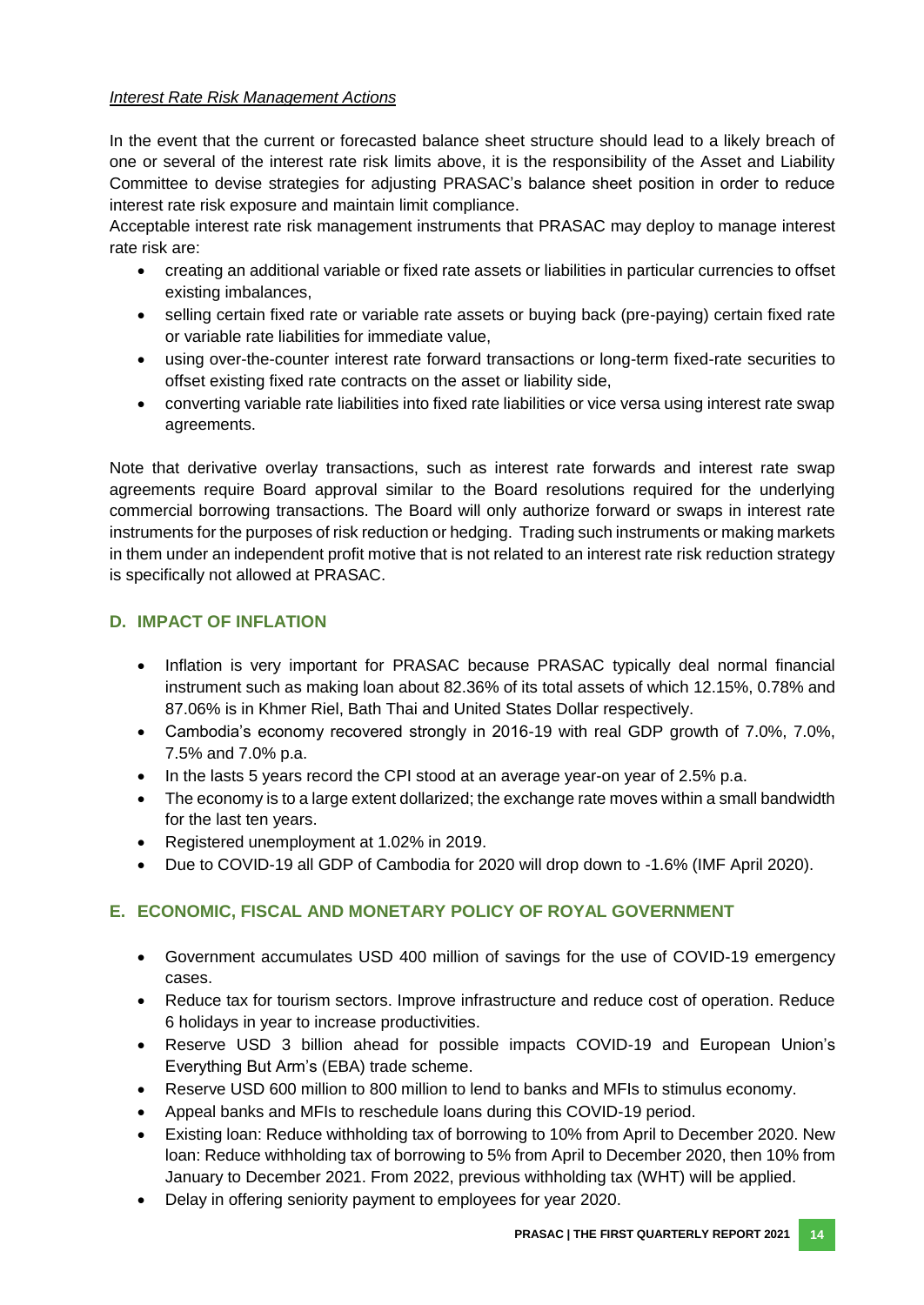- Cambodia reduces all expenses for 3 years (strategic plan for 2021-2023).
- Government has prepared and gives USD 125 million to more than 600,000 poor and vulnerable families.
- The government adjusted quarantine measures and prepare special arrangements for potential investors, technical experts and consultants who come to the Kingdom.

#### **The National Bank of Cambodia (NBC)'s interventions:**

- NBC requested banks and financial institutions to reduce loan-related fees and cancel fines for borrowers for the rest of the year as the Kingdom battles the COVID-19 pandemic.
- Encourage to continue lending to priority sectors (i.e. tourism, garment, construction, ...)
- Delay the implementation of the Capital Conservation Buffer (CCB) requirement until next year.
- Reduce the interest rate on the Liquidity-Providing Collateralized Operation (LPCO) up to 0.5%. Decrease the interest rate for the Negotiable Certificate of Deposits (NCD).
- Reduce the Reserve Requirement Rate (RRR) on deposit balance from 8% for KHR and 12.5% for USD to 7% until the end of 1st quarter 2021.
- Reduce Liquidity Coverage Ratio (LCR) to appropriate level if it is necessary.
- Issued guideline on reschedule loans that impact from COVID-19, especially priority sectors.
- Encourage all institutions and clients to use digital financial services rather than use cheque or cash for payment.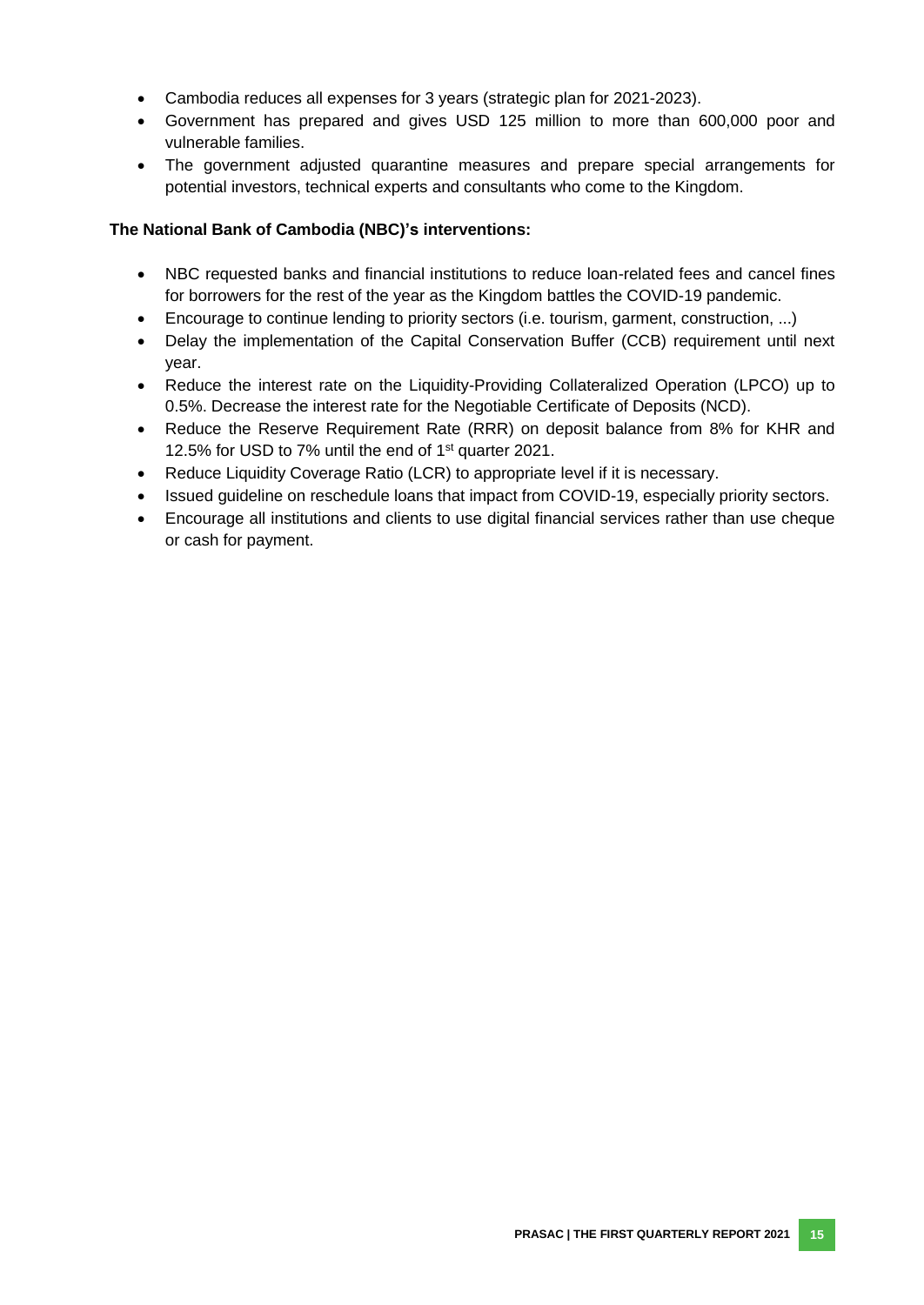# **PART 5 - OTHER NECESSARY INFORMATION FOR INVESTOR PROTECTION**

PRASAC Bonds guaranteed by CGIF. According to the Prakas on Public Issuance of Debt Securities, there is no requirement to have a credit rating on the corporate bond but the credit rating of the guarantor is required.

CGIF has been assigned credit ratings of:

- "AA/A-1+" Global (Long Term & Short Term), Stable Outlook, by S&P Ratings on 22 Jun 2018
- "gAAA/seaAAA/AAA", Global/ASEAN/National, Stable Outlook, by RAM Ratings on 16 Jan 2019
- "AAA" National, Stable Outlook, by MARC on 14 Jan 2019
- "AAA" National, Stable Outlook, by TRIS Ratings on 10 Oct 2018
- "AAA" National, Stable Outlook, by Fitch Ratings Indonesia on 15 Nov 2018

Guaranteed by CGIF. Pursuant to the CGIF Guarantee, CGIF will irrevocably and unconditionally guarantee to the Bondholders' Representative the full and punctual payment of each Guaranteed Amount. For the purposes of the CGIF Guarantee, "Guaranteed Amount" means:

- any Principal Amount and any Scheduled Interest which is overdue and unpaid (whether in whole or in part) by the Issuer under the Terms and Conditions and the bondholder's agreement;
- any Additional Accrued Interest; and any Bondholders' Representative Expenses, (in each case as defined in the CGIF Guarantee).

The guarantee amount is subject to the terms of the guarantee in the form attached as Annex C to the Terms and Conditions (the "CGIF Guarantee").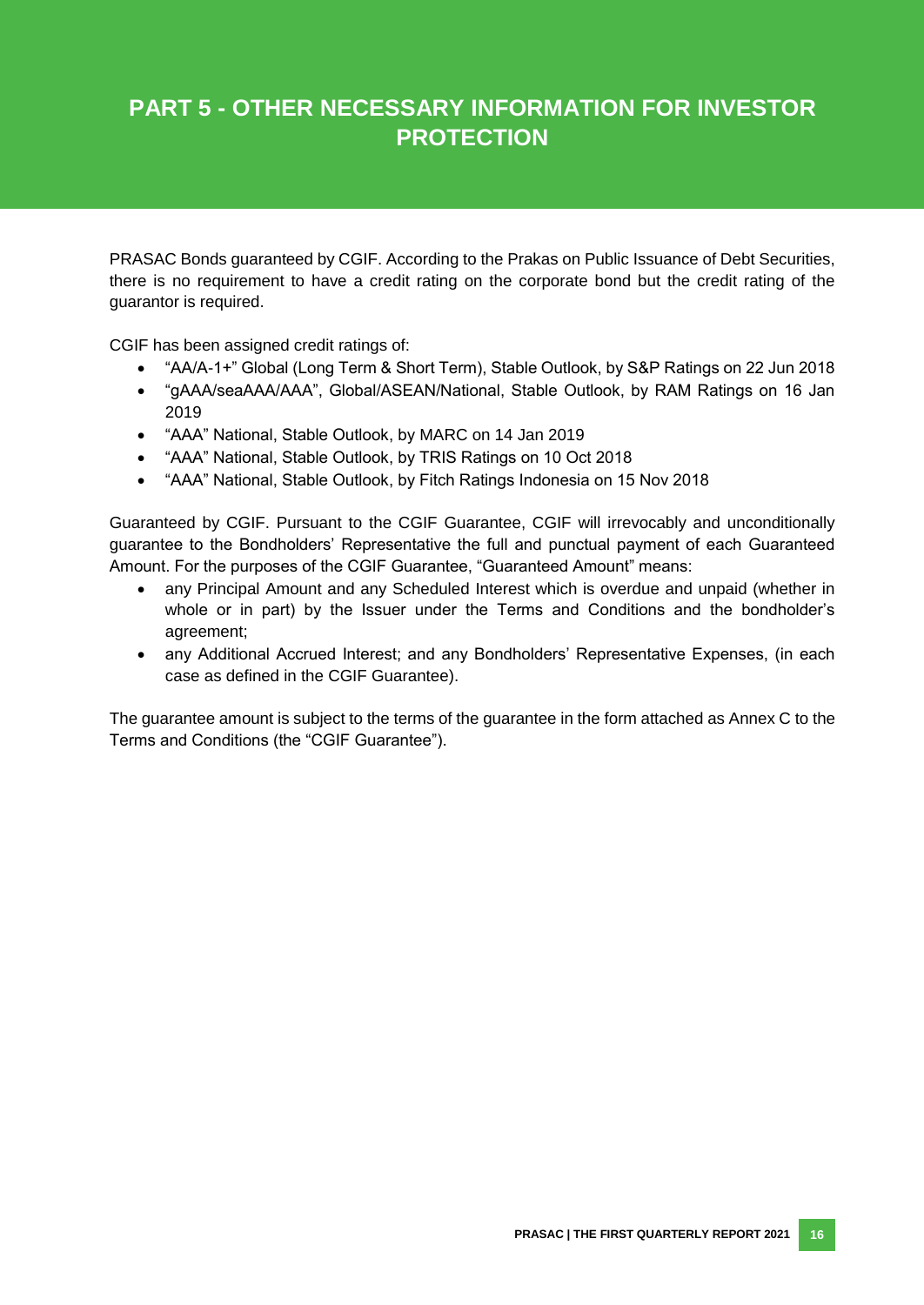# **Signature of Directors of the Listed Entity**

13 May 2021 Seen and Agreed

<span id="page-23-0"></span>Cumm

 $MSh$ 

**Director** Director

 **Mr. Sim Senacheert Mr. Minki Brian Hong**